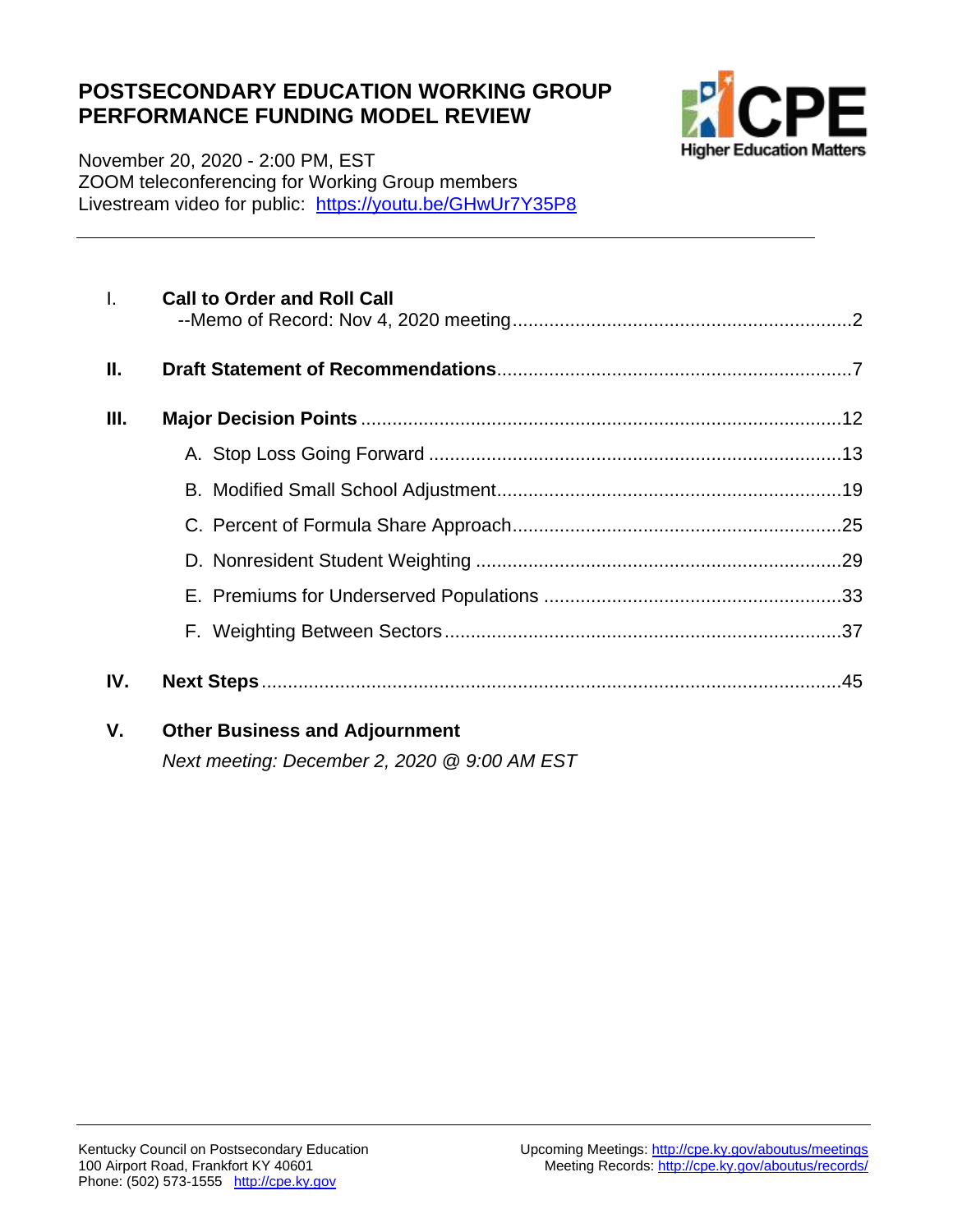#### **MEMO OF RECORD**

Council on Postsecondary Education

Type: Postsecondary Education Working Group on Performance Funding Date: November 4, 2020 Time: 9:00 a.m. ET Location: Virtual Meeting – Working group members by ZOOM, Public viewing hosted on CPE YouTube Page.

#### **CALL TO ORDER**

The Postsecondary Education Working Group met Wednesday, November 4, 2020, at 9:00 a.m., ET. Pursuant to Executive Order 2020-243 and a memorandum issued by the Finance and Administration Cabinet dated March 16, 2020, and in an effort to prevent the spread of Novel Coronavirus (COVID-19), the Committee met utilizing a video teleconference. Members of the public were invited to view the meeting virtually on the CPE YouTube page.

Chair Aaron Thompson presided.

#### **ATTENDENCE**

Working Group Members in attendance:

- CPE President Aaron Thompson, Chair of the Working Group
- State Budget Director John Hicks, representing Governor Beshear
- Senate President Pro Tem David Givens, representing Senate President Robert Stivers
- Representative James Tipton, representing Speaker of the House David **Osbourne**
- EKU President David McFaddin
- KSU President M. Christopher Brown, II
- KCTCS Interim President Paul Czarapata
- MoSU President Jay Morgan
- MuSU President Robert Jackson
- NKU President Ashish Vaidya
- UK President Eli Capilouto
- UL President Neeli Bendapudi
- WKU President Tim Caboni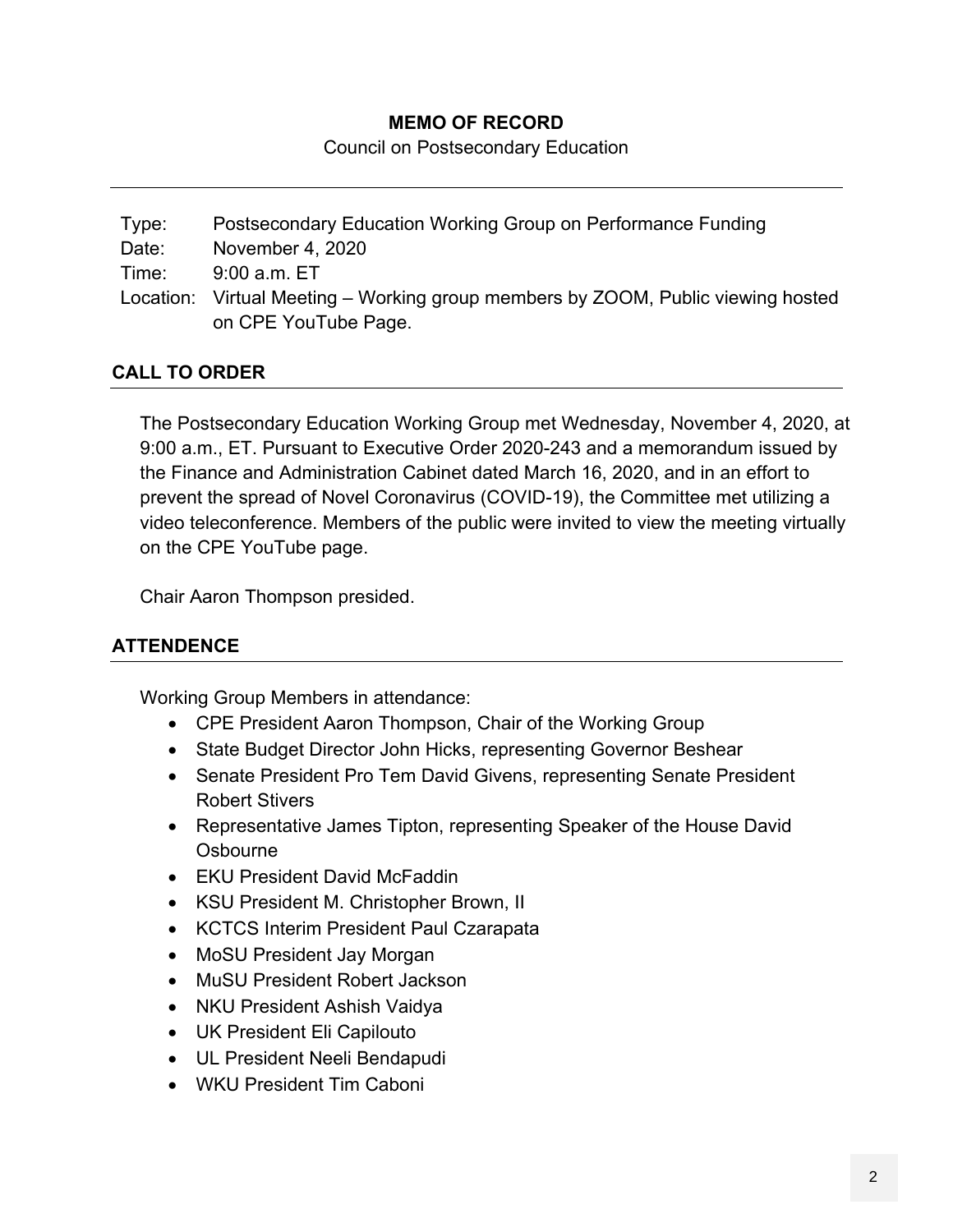Presenting CPE staff members in attendance:

- Dr. Bill Payne, Vice President for Finance and Administration
- Mr. Shaun McKiernan, Director of Budget and Finance

Heather Faesy, Senior Associate of Board Relations and Special Projects, who served as recorder of the memo of record.

#### **REVISIT MUSU PROPOSAL**

Dr. Payne reminded the group members of the components of the proposal brought forth by Murray State University at the last meeting. It was developed with input from other campus presidents and had the following components in mind: economic uncertainties caused by the pandemic, unknown status of additional federal stimulus, the potential for a significant mid-year budget cut, and rising pension costs.

#### **MAJOR DECISION POINTS**

The agenda listed out six major decision points for discussion: (1) Stop Loss Going Forward, (2) Modified Small School Adjustment, (3) Percent of Formula Share Approach, (4) Nonresident Student Weighting, (5) Premiums for Underserved Populations, and (6) Weighting Between Sectors.

Working group members reiterated a number of considerations that impact all of the decisions points:

- Continuing uncertainty with state revenues, federal funding and potential pandemic relief
- The impact of future changes to the pension contribution formulas and if those are unfunded.
- The group's ability to provide short-term suggestions to the legislature this December, and then resume the conversation in the summer of 2021, or when the uncertainties are more stabilized to discuss long-term adjustments to the performance funding model.

The following specific comments were made regarding the proposed decision points:

#### Stop Loss Going Forward

Work group members were asked if they support the use of stop-loss provisions going forward; if so, what level of stop loss should be recommended to the General Assembly for fiscal year 2021-22; and what level should be recommended for 2022- 23 and beyond?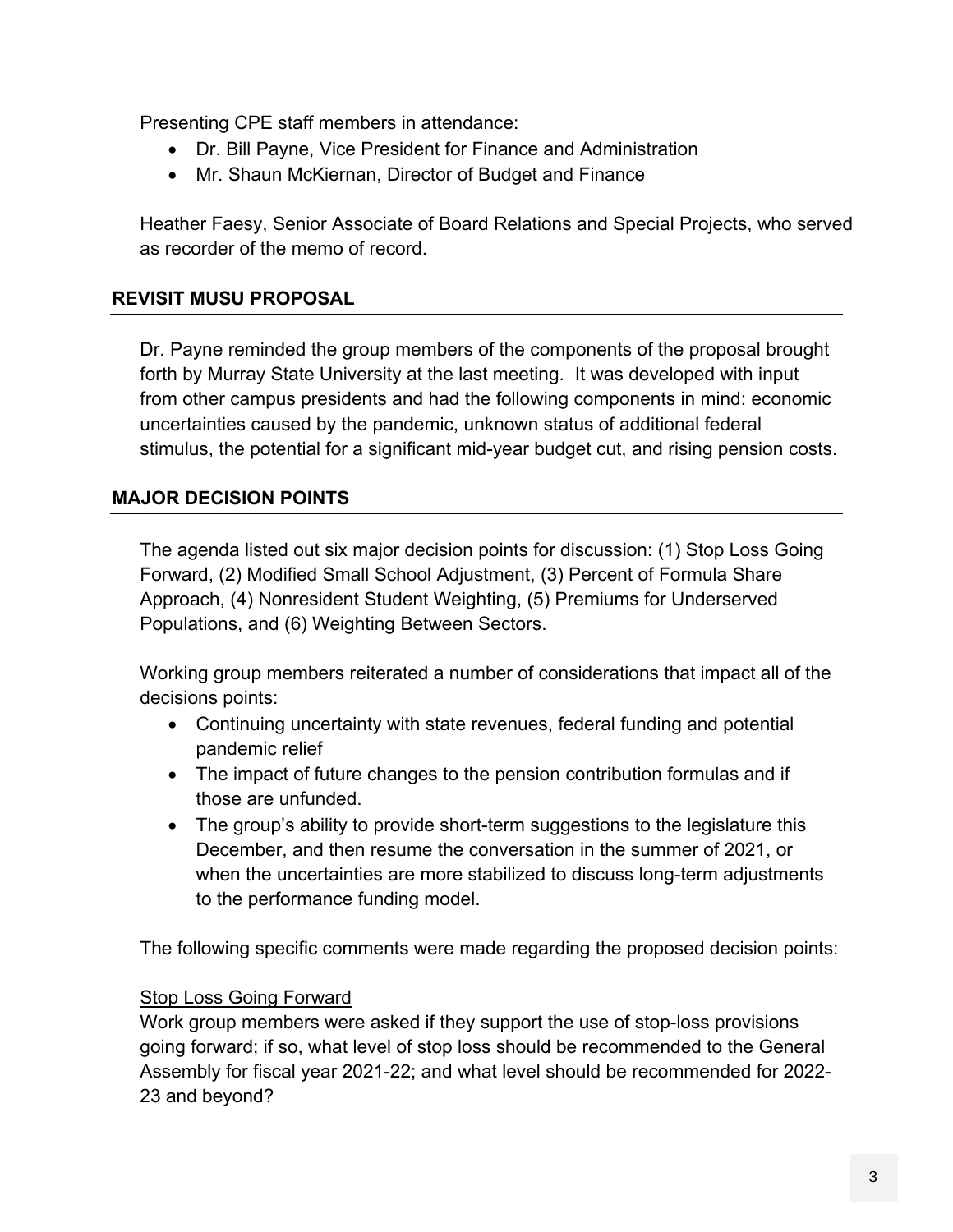- MoSU Suggested FY21-22 at a 0% stop-loss, and that until federal dollars are officially announced we need to plan for a budget under the current circumstances. The same extends to the pension issue as well. President Morgan would like the 0% stop-loss for FY21-22.
- UofL For FY21-22 is amenable to some level of stop-loss.
- KCTCS Would be in favor of some level of stop-loss.
- WKU Add in a level of stop-loss in FY21-22 and into the future.
- EKU Would prefer to make a one-year recommendation, then regroup next fall and consider long term adjustments once better information is available.
- Sen. Givens Stated he would make a stop-loss recommendation for FY 21-22 and FY 22-23, but that the work group also has the ability to regroup without being called to do so by the legislature.
- Rep. Tipton Hesitant to make any long-term decisions, but open to a decision regarding the level of stop-loss.
- Hicks In agreement with Sen. Givens, and is supportive of making decisions knowing they can be revisited and amended.
- UK Looking at the level of stop-loss by itself isn't effective because the package of modifications, in their entirety, is really what is important. It was stated that a 0% stop loss for FY 21-22 undermines the premise of the model and he would rather see a minimal level of stop-loss implemented.
- KSU Supports a zero sum movement on the model that balances the interests of everyone outside of KSU as well.

#### Modified Small School Adjustment

Work group members were asked if they support increasing the small school adjustment and reducing the fiscal cliffs at KSU, MoSU, and MuSU; and if they support the idea of allowing KCTCS to modify its equity adjustment based on a Community Need Index to address fiscal cliffs at six colleges?

- NKU has concerns about any modification that would be locked in for the long-term as performance is what should drive funding.
- UK Making the proposed change would wipe the slate clean and serve as a reset instead of allowing the model to serve its purpose of distributing state funds on the basis of performance.
- KCTCS Stated the community needs index is necessary for KCTCS institutions, which has a similar goal as the modification to the small school adjustment proposed for the four-year universities.
- WKU Stated the coupling of all these decisions is necessary that one decision shouldn't be made without consideration of decisions on other topics. He may support the modified small school approach, but he won't support the 2%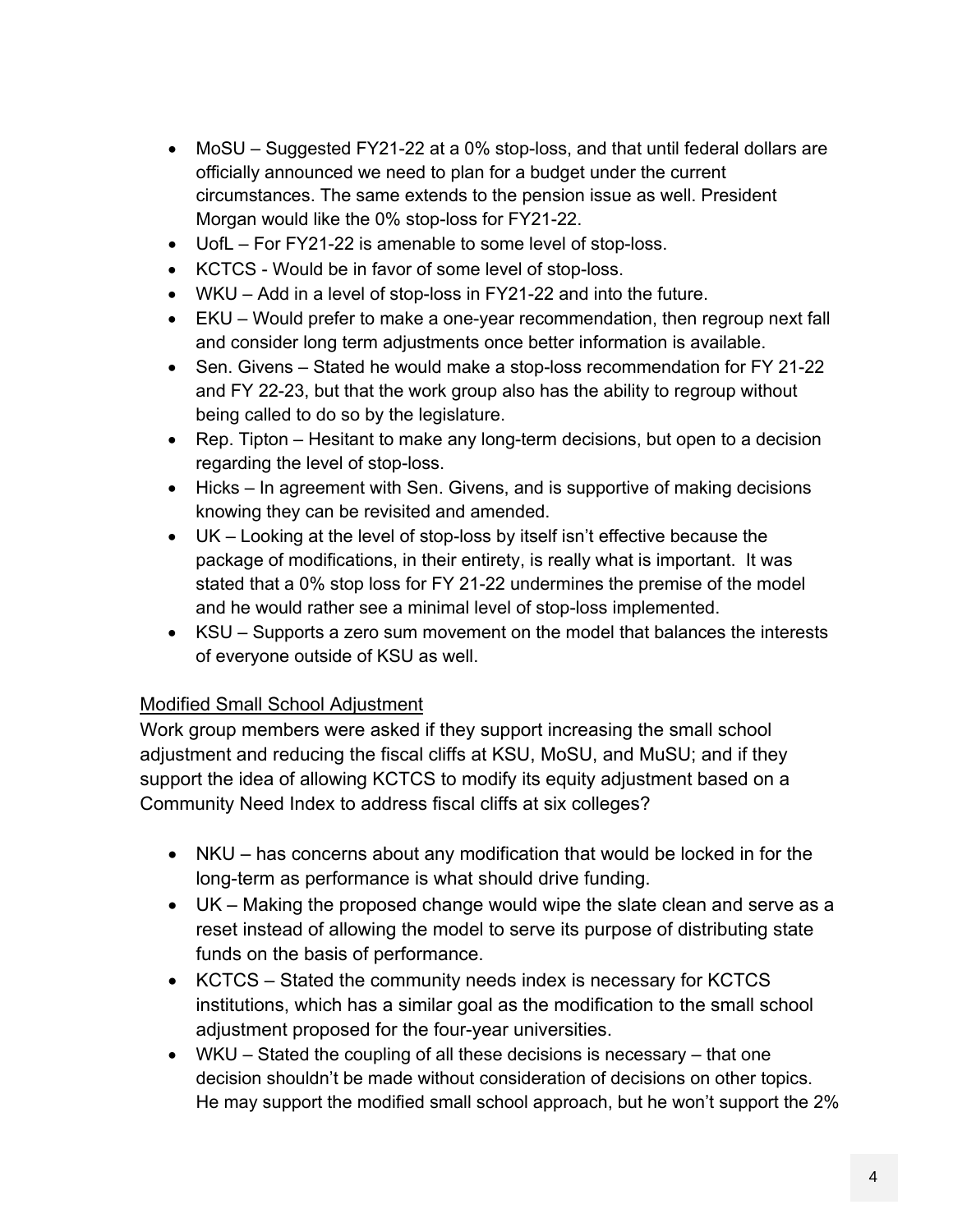stop-loss at the same time. He's also concerned with any adjustments' impacts on the equity of funding per FTE among institutions.

#### Percent of Formula Share Approach

Work group members were asked if they support the idea of using a percent of formula share approach in years when new state funding does not equal or exceed campus stop-loss contributions.

- Sen. Givens This shows an effort to incrementally step towards funding parity.
- WKU Reallocating resources within a system is what strategic systems do. It makes sense as an institution that is performing and has a funding per FTE problem that they will need to shift dollars within the system. He thinks reallocation is a good thing sometimes as long as it isn't creating great harm.
- If there no new money, or if the new money does not equal or exceed the stoploss contributions, the funds in the Performance Fund would be distributed based on formula share, otherwise the current method would be used to distribute funds.

#### Nonresident Student Weighting

Work group members were asked if they support increasing the weighting for nonresident students in the earned credit hour metric; if they support decreasing the weighting for nonresident students; and how many members support keeping the weighting the same?

- NKU Regional universities are limited as to where they can draw nonresidents. Their future long-term prosperity as a state is dependent on the ability to draw diverse talent from across the nation. We have an aging population and we do need to draw in talent from outside. Their ability to charge higher nonresident tuition is limited. Taking everything else into consideration, he'd like to reevaluate nonresident weightings.
- CPE For the 60x30 goal, we have to increase college going rates, get student success metrics up, increase adult learners, and increase nonresident enrollment and then keep them here after they graduate. We should think about this as a big driver of what we want to accomplish statewide using this model.
- UL Not in favor of increasing the nonresident student weighting.

#### Premiums for Underserved Populations

Work group were asked if they support increasing the weighting for bachelor's degrees awarded to URM students and if so which metric should have its weight reduced to accommodate that increase; and should the weighting for bachelor's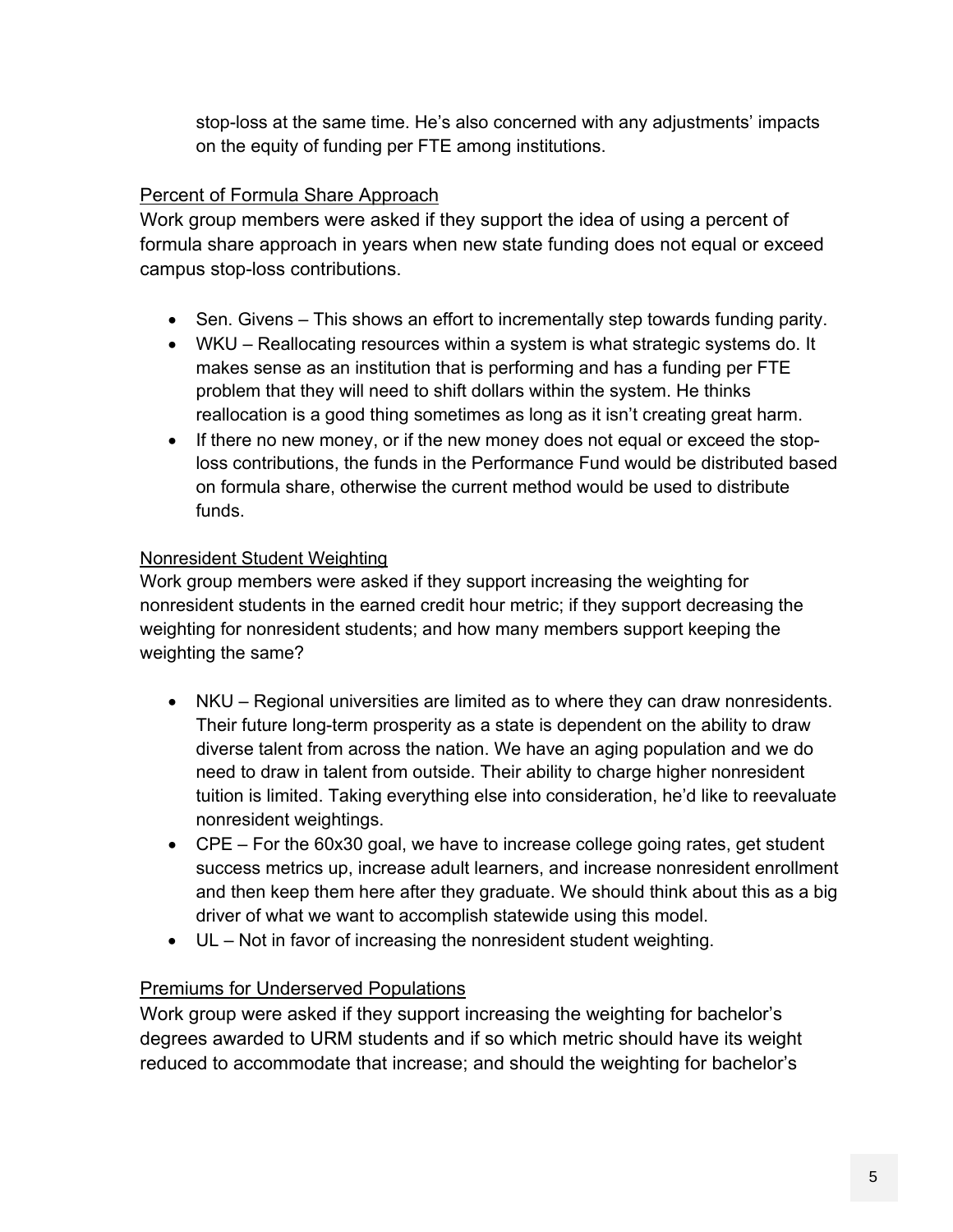degrees awarded to low income students be increased and if so, which metric should have its weight reduced to accommodate that increase?

- CPE Stated this proposal requires an adjustment in the model metrics and isn't coupled with the other decisions previously discussed. Asked for deep consideration on the issue as well as consideration of the addition of an adult learner metric.
- This additional weighting could come from the square footage component of the model, shifting operational support funding to support student success.
- UK stated that such a change would be a major rewrite of the legislation

The group did not have time to discuss the final proposed decision point of weighting between sectors and will revisit it at a later time.

#### **NEXT STEPS**

The working group agreed to add an additional meeting later in November to continue the discussions, and asked Ms. Faesy to schedule it accordingly.

#### **ADJOURNMENT**

The working group adjourned at 11:30 a.m., ET.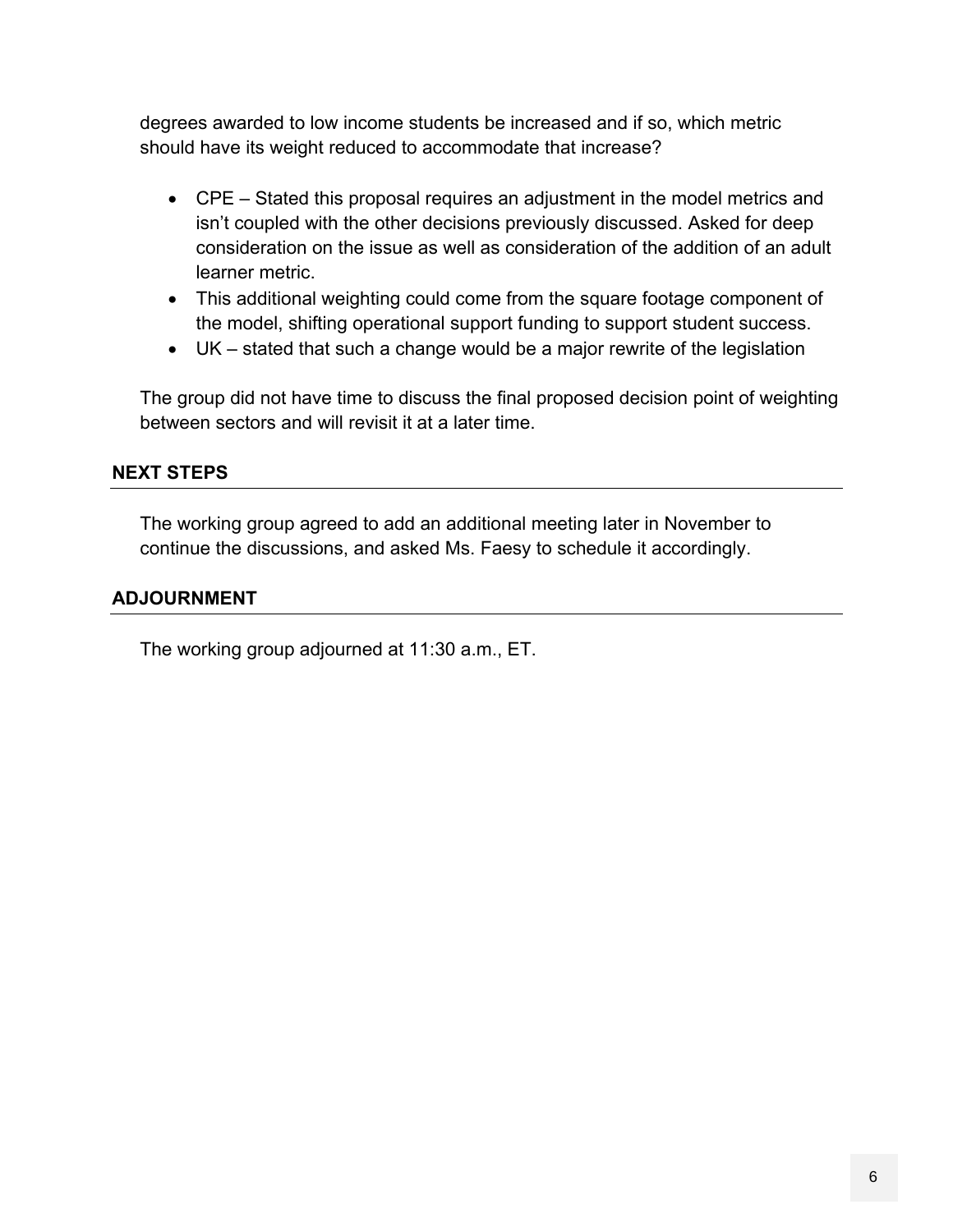#### Statement of Recommendations Performance Funding Working Group November 20, 2020

Due to unanticipated expenses and unrealized revenue resulting from the onset and continuing impact of the COVID‐19 pandemic, uncertainties regarding new federal stimulus funding, the state budget, and rising pension costs, the presidents of the postsecondary institutions recommend the following for consideration by members of the 2020 Performance Funding Work Group and the 2021 General Assembly:

- 1) Continue to run the performance funding model for fiscal year 2021‐22 per KRS 164.092, with any agreed upon modifications identified by the Performance Funding Work Group and adopted by the General Assembly;
- 2) Adopt a 0% stop loss in 2021‐22, so that no institution incurs a loss of General Fund as a result of running the model;

—or—

- 2) Adopt a 1% stop loss in 2021-22, that limits the potential redistribution of funds among institutions as a result of running the model, in the event that no new funding for performance is authorized by the General Assembly;
- 3) Implement a 2% stop loss beginning in 2022‐23, continuing in subsequent years, that limits the potential redistribution of funds among institutions as a result of running the model;
- 4) Use a phased-in approach to eliminate the fiscal cliffs at KSU, MoSU, and MuSU over two years by increasing the small school adjustment at those institutions by an amount equal to: (a) half of each institution's respective current year hold harmless allocation in 2021‐22; and (b) 100% of each institution's current year hold harmless allocation in 2022‐23 and beyond;
- 5) Beginning in 2022-23, and in subsequent years, use a "percent of formula share" approach to distribute any appropriations to the Postsecondary Education Performance Fund in years in which additional state support does not equal or exceed system total stop loss contributions in the fund; and
- 6) Reconvene the working group in the summer of 2021 to consider additional possible changes to university and KCTCS funding models.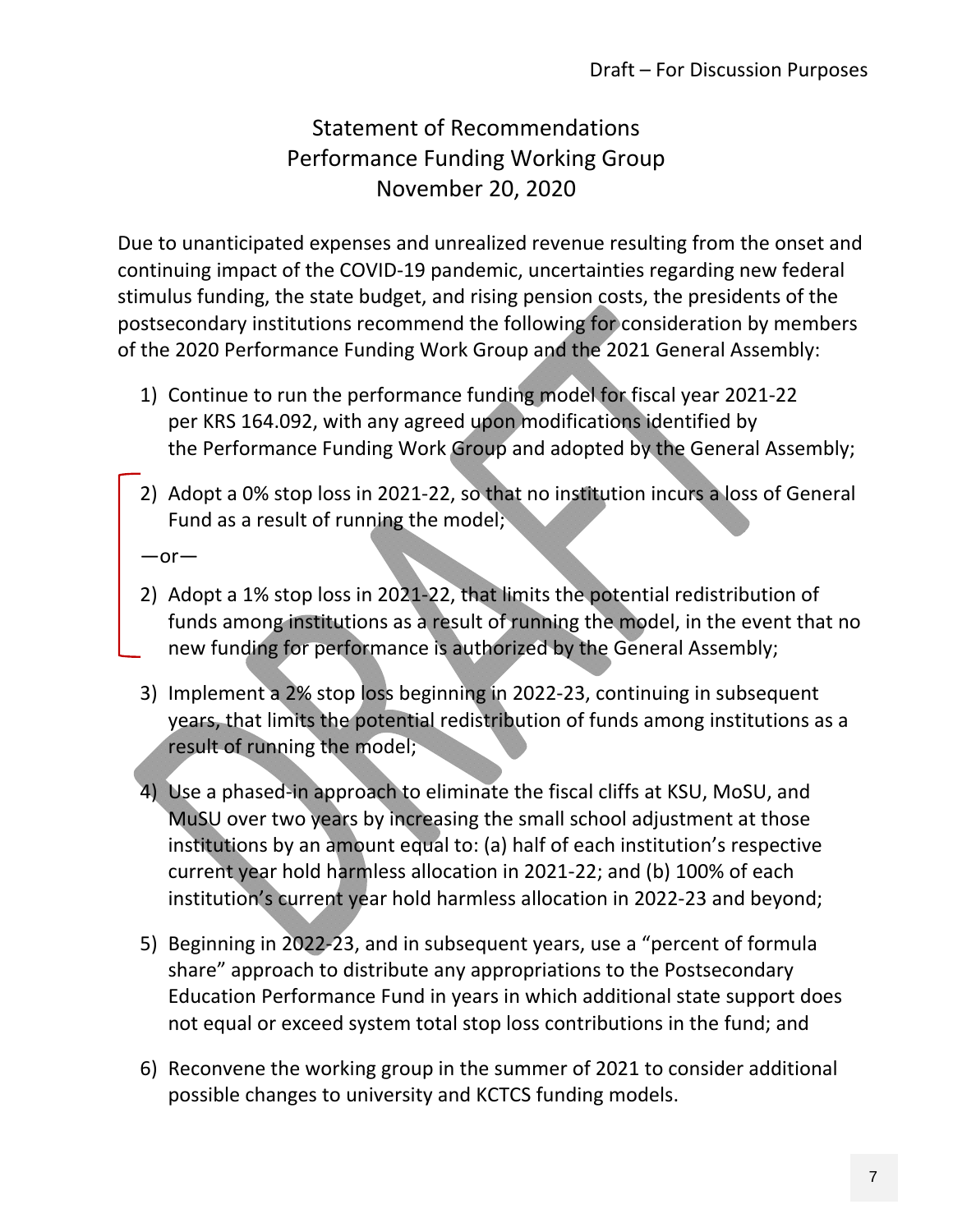



#### **Postsecondary Education Working Group Performance Funding Model Review**

Dr. Aaron Thompson, President Kentucky Council on Postsecondary Education November 20, 2020

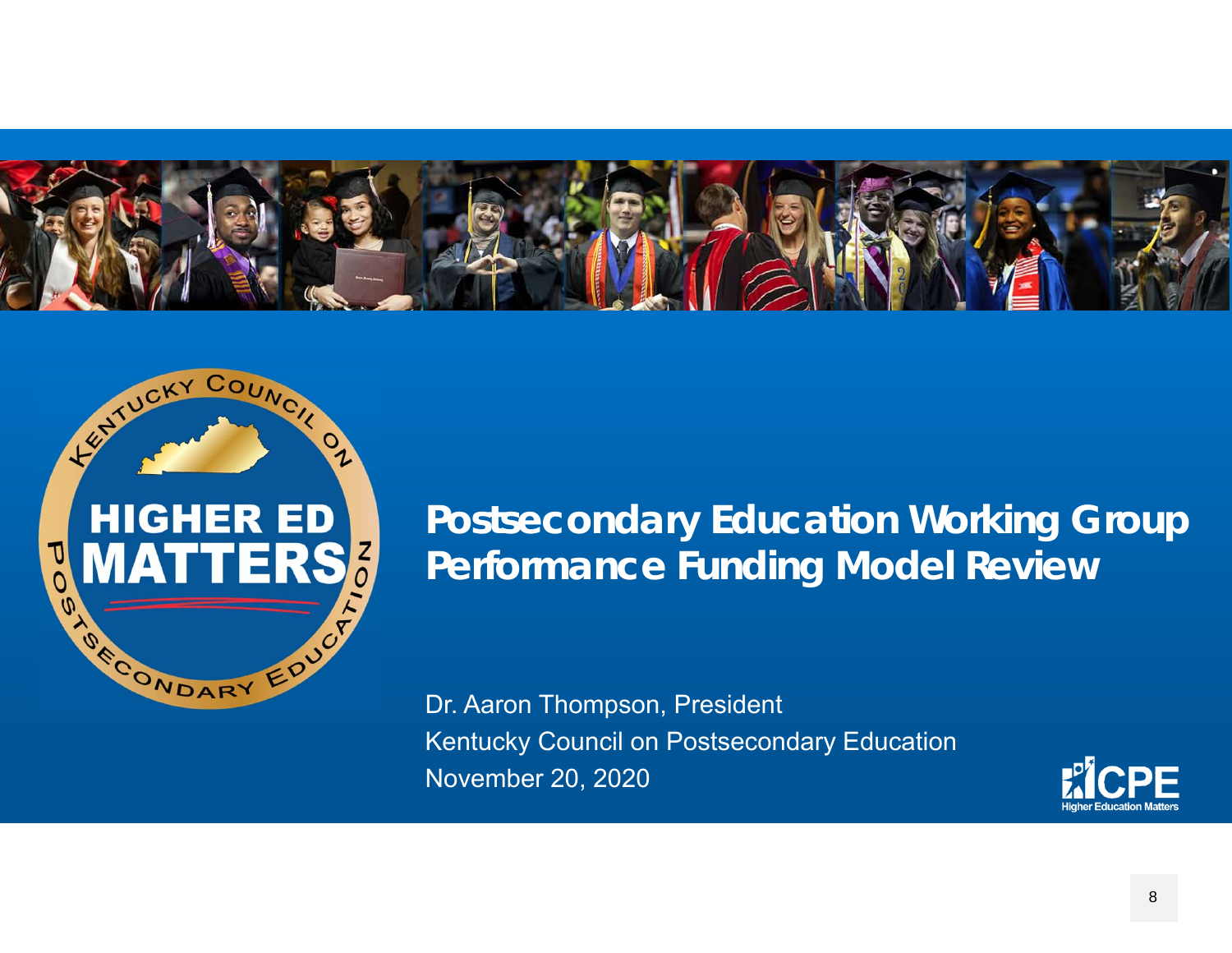### **Meeting Agenda**

- I. Statement of Recommendations
- II. Major Decision Points
	- A. Stop Loss Going Forward
	- B. Modified Small School Adjustment
	- C. Percent of Formula Share Approach
	- D. Nonresident Student Weighting
	- E. Premiums for Underserved Populations
	- F. Weighting Between Sectors

III. Next Steps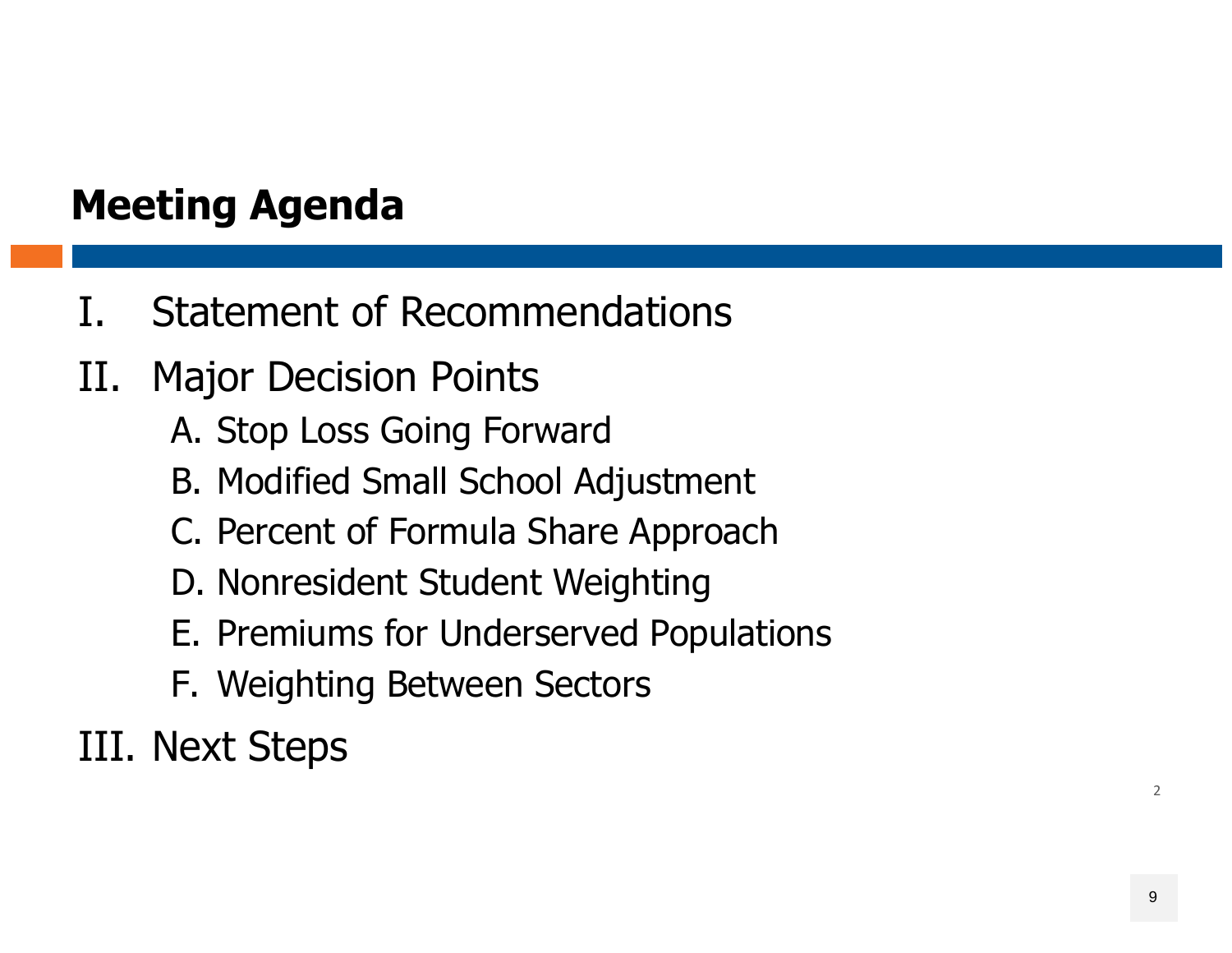### **Statement of Recommendations**

#### Main Components

- Adopt a 0% stop loss in 2021-22, so that no institution incurs a loss of General Fund as a result of running the model -- or --
- Adopt a 1% stop loss in 2021-22 that limits potential redistribution of funds among institutions as a result of running the model, in the event that no new funding is authorized by the General Assembly
- Implement a 2% stop loss in 2022-23, continuing in subsequent years, that limits potential redistribution of funds among institutions as a result of running the model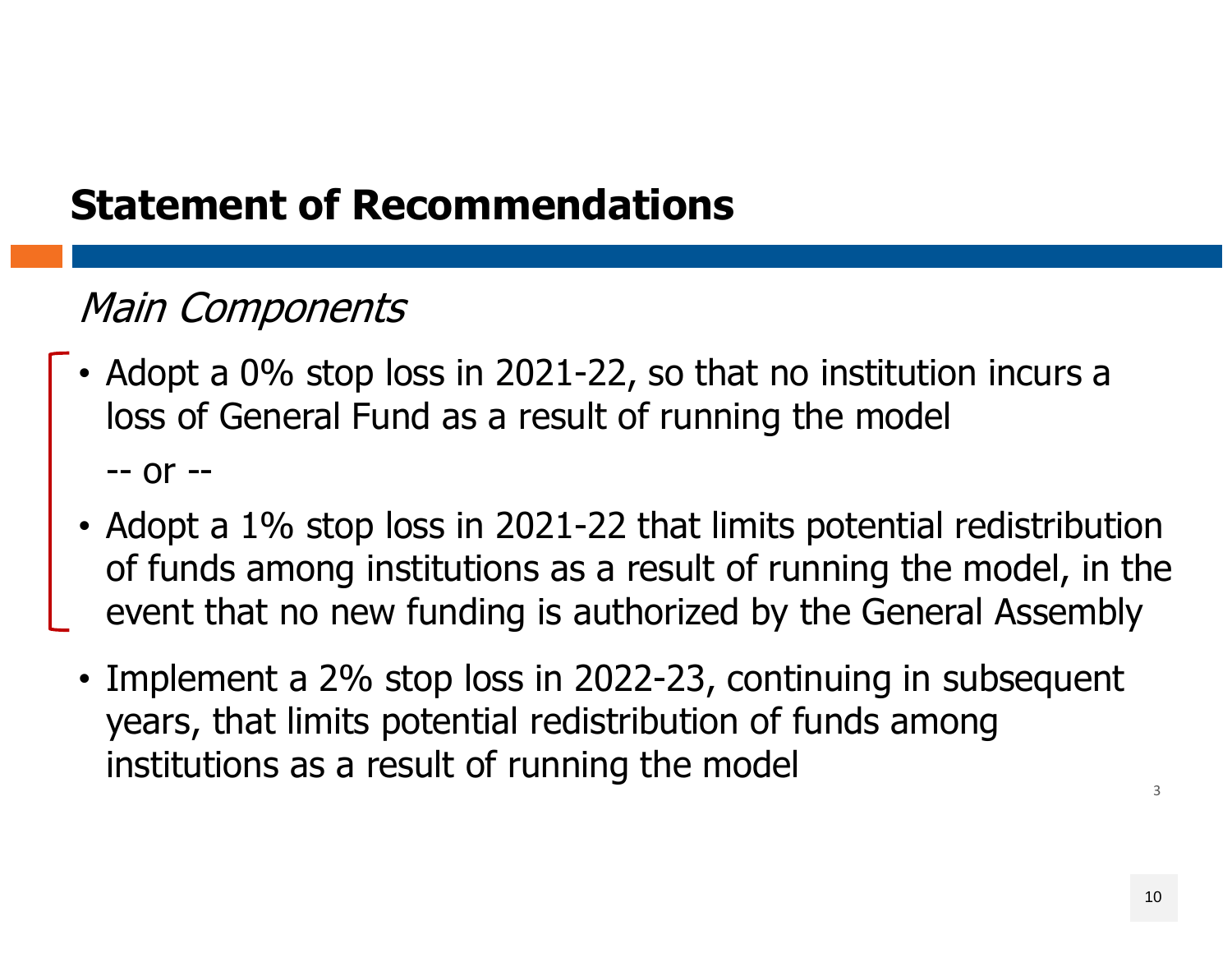### **Statement of Recommendations (Cont'd)**

- Use a phased-in approach to eliminate fiscal cliffs at KSU, MoSU, and MuSU by increasing the small school adjustment at those institutions by an amount equal to:
	- half of each institution's current year hold harmless in 2021-22; and
	- 100% of each institution's current year hold harmless in 2022-23
- Beginning in 2022-23, use a "percent of formula share" approach to distribute performance funds in years in which additional state support does not equal or exceed total stop loss contributions
- Reconvene the work group in summer 2021 to consider additional possible changes to the models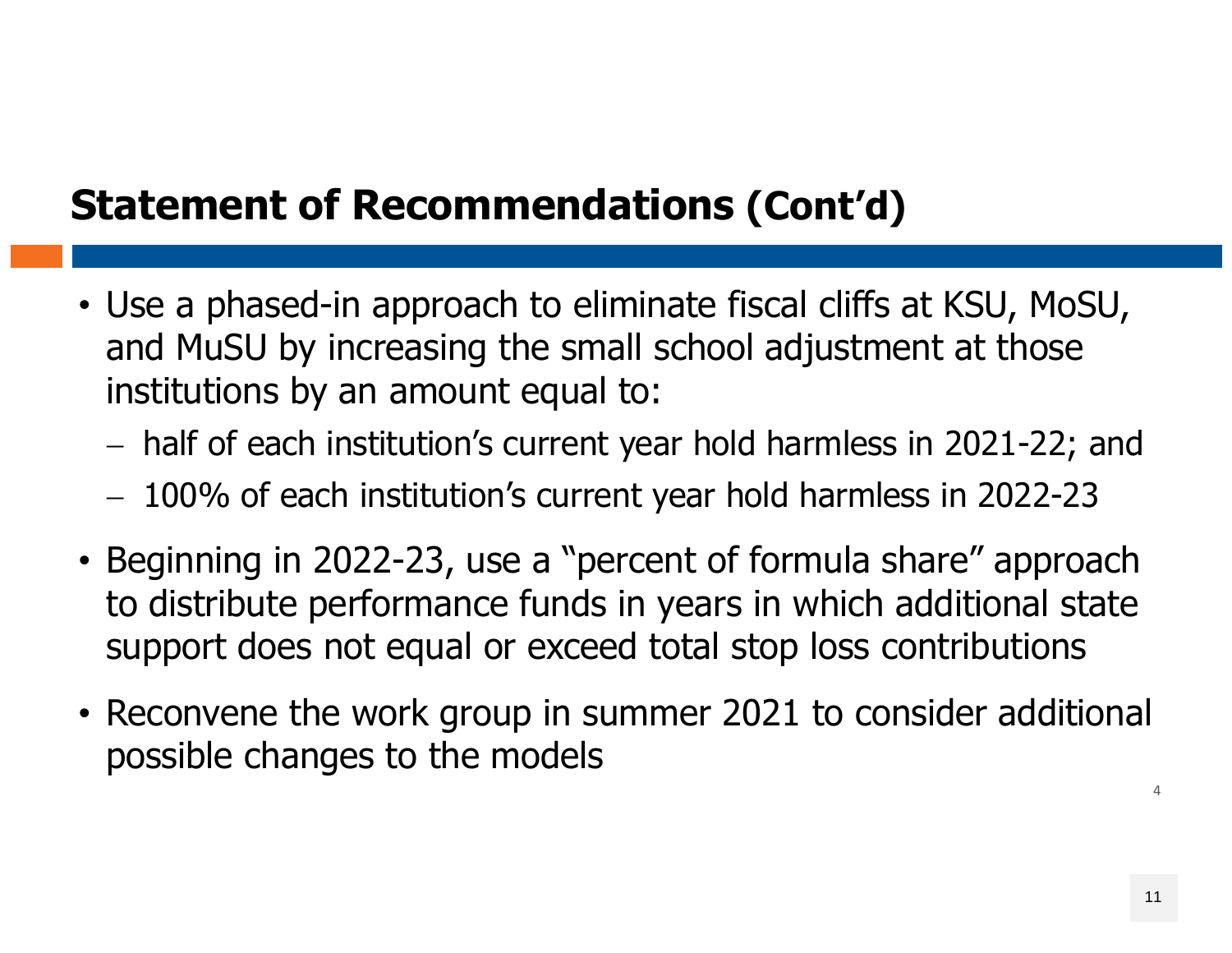- Stop Loss Going Forward
- Modified Small School Adjustment
- Percent of Formula Share Approach
- Nonresident Student Weighting
- Premiums for Underserved Populations
- Weighting Between Sectors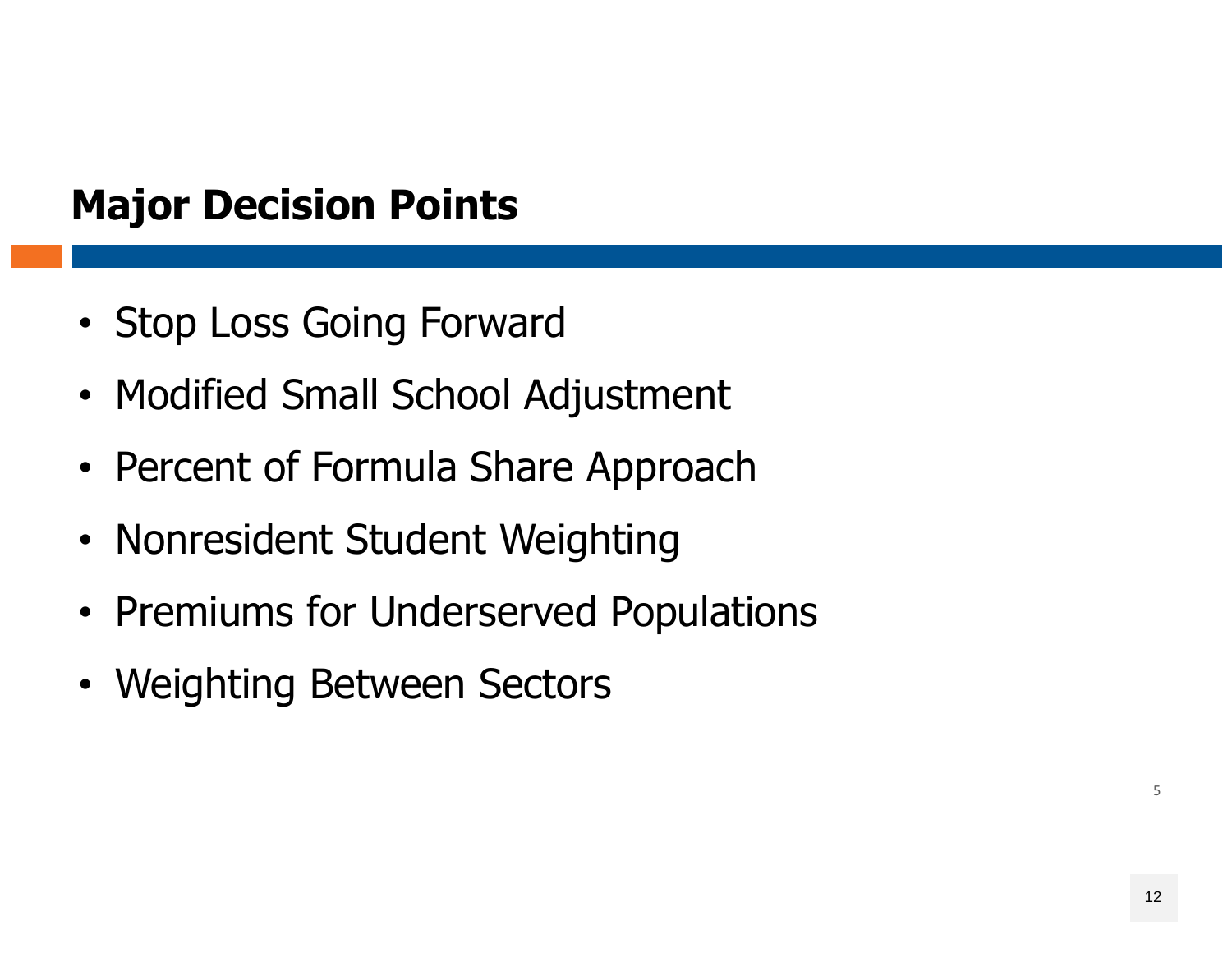## **Major Decision Points Stop Loss Going Forward**

#### Background Information

- A "stop-loss provision" means a provision included in the funding formulas to limit reduction of an institution's funding amount to a predetermined percentage (KRS 164.092)
- The funding models were phased in over three years and included:
	- $-$  a hold harmless provision in 2018-19 (or a 0% stop loss)
	- $-$  a 1% stop loss in 2019-20
	- $-$  and a 2% stop loss in 2020-21  $\,$
- Except by enactment of the General Assembly, hold harmless and stop-loss provisions will not be included in 2021-22 and thereafter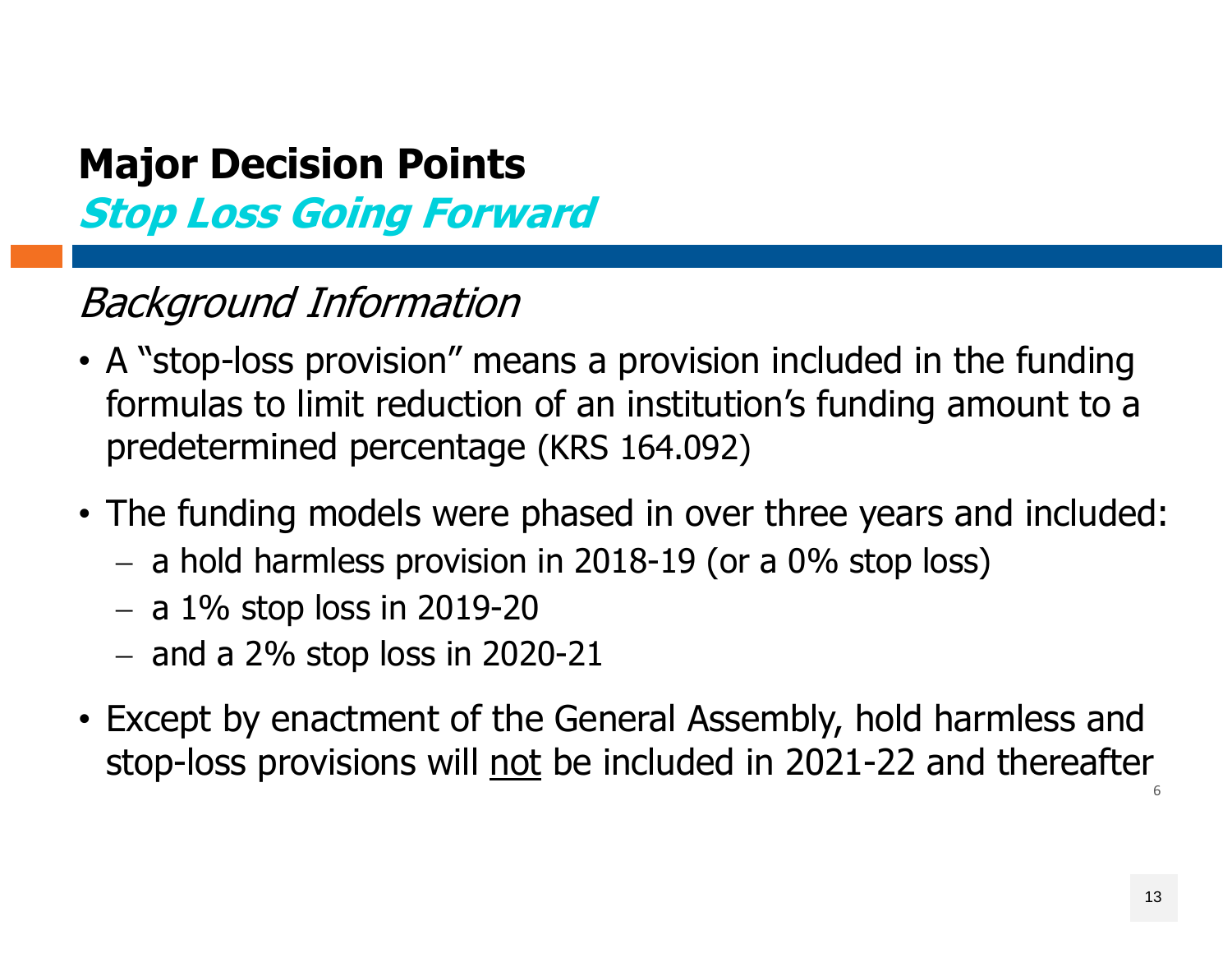## **Major Decision Points Stop Loss Going Forward (Cont'd)**

### Background Information (Cont'd)

- Unless action is taken by the General Assembly, three universities and six KCTCS institutions will face fiscal cliffs in 2021-22
- Based on a recent survey, most university and KCTCS presidents favor maintaining a 2% stop loss going forward (CPE, 2020)
- After being asked to develop plans for a sizable state budget cut, several presidents now prefer a 0% stop loss in 2021-22
- At the October 7 work group meeting, at least two members indicated they do not support a 0% stop loss in 2021-22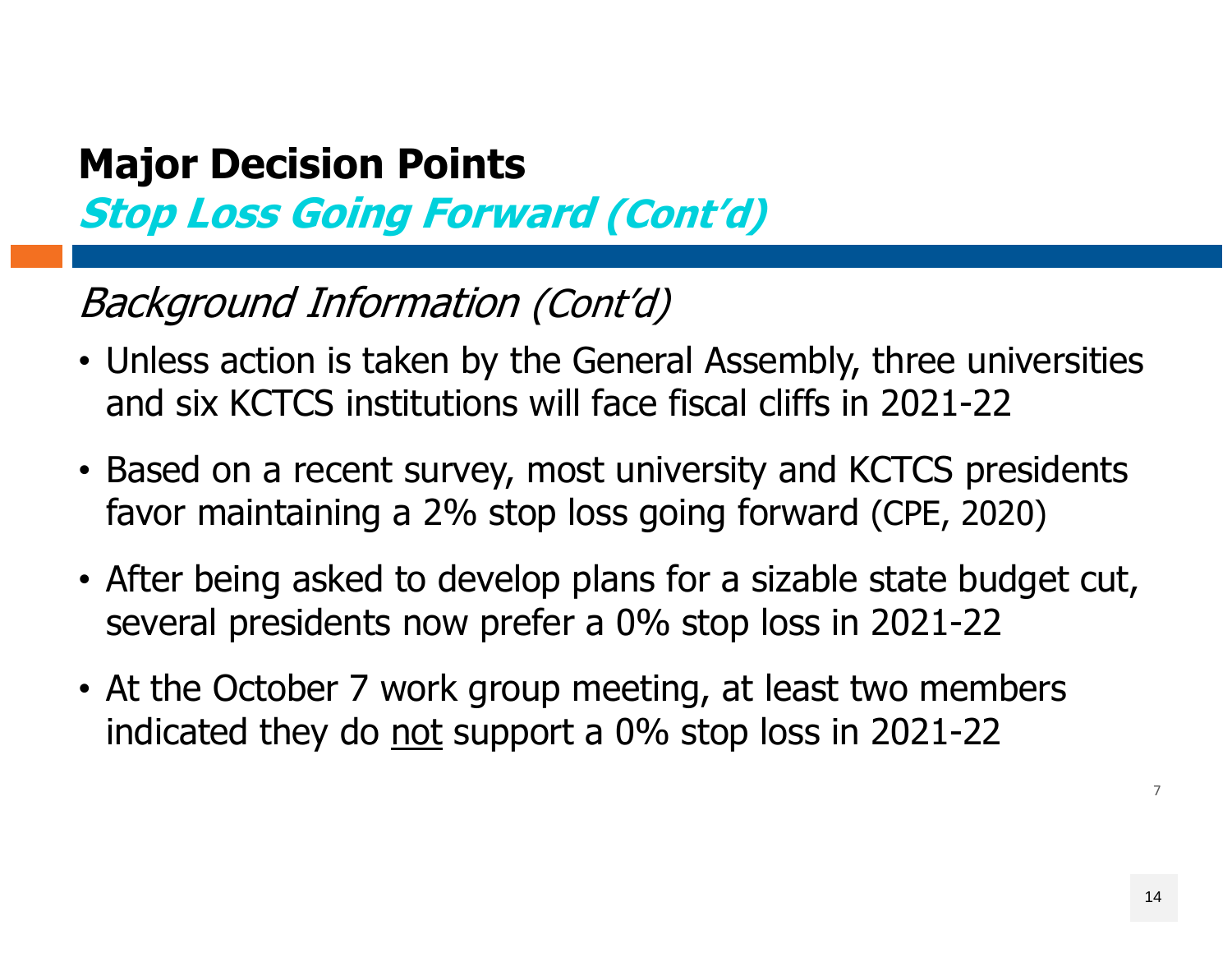#### **Major Decision Points Stop Loss Going Forward (Cont'd)**

Estimated Budgetary Impact of Allowing Stop‐Loss and Hold‐Harmless Provisions to Sunset Fiscal Year 2021‐22

| Sector       | Institution                               | <b>Fiscal 2020-21</b><br>Formula Base <sup>1</sup> | <b>Hold Harmless</b><br>Allocation <sup>2</sup> | Estimated<br><b>Budget Impact</b> |
|--------------|-------------------------------------------|----------------------------------------------------|-------------------------------------------------|-----------------------------------|
| University   | Kentucky State University                 | 18,235,500                                         | (6,885,400)                                     | $-38%$                            |
|              | Morehead State University                 | 34,931,500                                         | (2,826,900)                                     | -8%                               |
|              | Murray State University                   | 40,553,800                                         | (675, 800)                                      | $-2%$                             |
| <b>KCTCS</b> | Ashland Community and Technical College   | 8,599,200                                          | (836, 100)                                      | $-10%$                            |
|              | Big Sandy Community and Technical College | 9,735,900                                          | (1,823,900)                                     | $-19%$                            |
|              | Hazard Community and Technical College    | 11,049,500                                         | (3,519,100)                                     | $-32%$                            |
|              | <b>Henderson Community College</b>        | 4,231,400                                          | (369, 300)                                      | -9%                               |
|              | Madisonville Community College            | 7,898,500                                          | (633,700)                                       | -8%                               |
|              | Southeast Community and Technical College | 9,248,600                                          | (2, 166, 800)                                   | $-23%$                            |

 $^1$  The formula base, also referred to as the adjusted net General Fund, is calculated by subtracting debt service and mandated program funding from each institution's total direct appropriation.

 $2$  Estimated reduction in each institution's formula base that could occur if stop loss and hold harmless provisions sunset. These numbers represent the calculated hold harmless allocations in fiscal 2020‐21.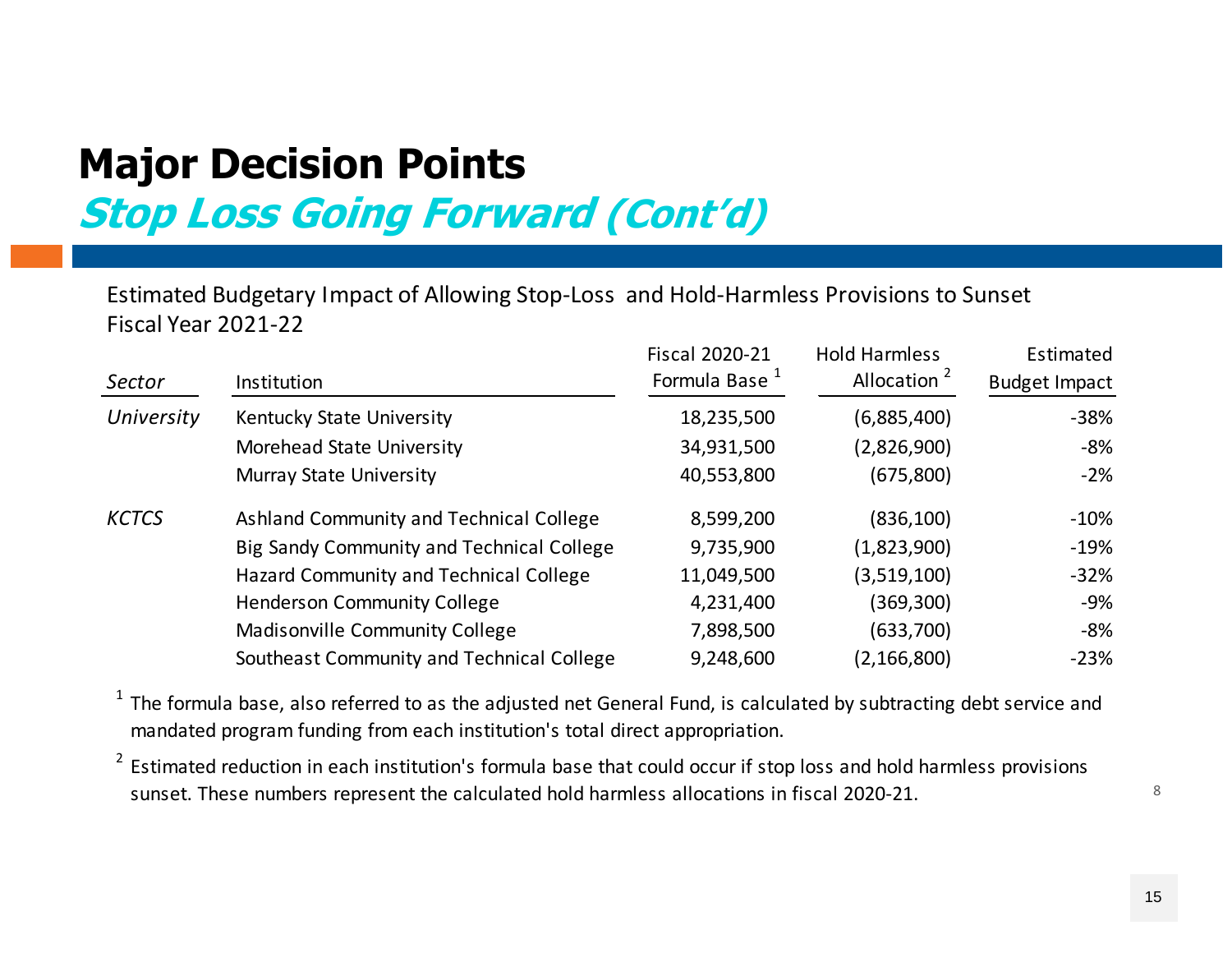**Stop Loss Going Forward (Cont'd)**

What is the appropriate level of stop loss (i.e., amount of regular general fund appropriation susceptible to redistribution)?



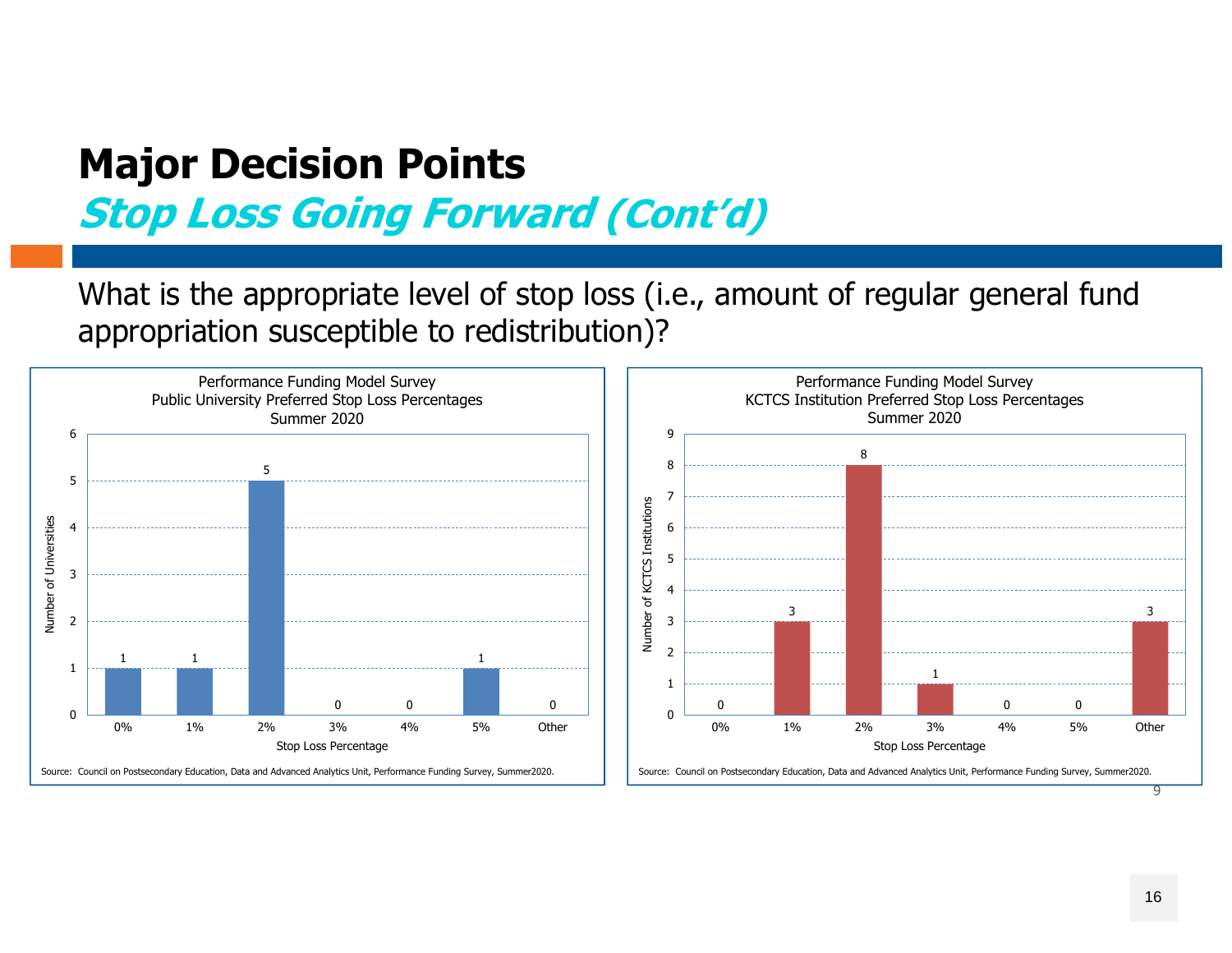#### **Major Decision Points Stop Loss Going Forward (Cont'd)**

Hypothetical Sto p-Loss Contribution Amounts at Various Percenta ges Fiscal Year 2021-22

|                                | Hypothetical Stop-Loss Contributions <sup>1</sup> |              |              |              |              |  |  |  |  |
|--------------------------------|---------------------------------------------------|--------------|--------------|--------------|--------------|--|--|--|--|
| Institution                    | @1%                                               | @ 2%         | @ 3%         | @4%          | @5%          |  |  |  |  |
| University of Kentucky         | \$1,846,600                                       | \$3,693,200  | \$5,539,900  | \$7,386,500  | \$9,233,100  |  |  |  |  |
| University of Louisville       | 1,262,100                                         | 2,524,200    | 3,786,300    | 5,048,500    | 6,310,600    |  |  |  |  |
| Eastern Kentucky University    | 608,400                                           | 1,216,800    | 1,825,300    | 2,433,700    | 3,042,100    |  |  |  |  |
| Kentucky State University      | 182,400                                           | 364,700      | 547,100      | 729,400      | 911,800      |  |  |  |  |
| Morehead State University      | 349,300                                           | 698,600      | 1,047,900    | 1,397,300    | 1,746,600    |  |  |  |  |
| <b>Murray State University</b> | 405,500                                           | 811,100      | 1,216,600    | 1,622,200    | 2,027,700    |  |  |  |  |
| Northern Kentucky University   | 509,200                                           | 1,018,500    | 1,527,700    | 2,036,900    | 2,546,200    |  |  |  |  |
| Western Kentucky University    | 676,200                                           | 1,352,400    | 2,028,600    | 2,704,800    | 3,381,000    |  |  |  |  |
| Subtotal                       | \$5,839,700                                       | \$11,679,500 | \$17,519,400 | \$23,359,300 | \$29,199,100 |  |  |  |  |
| <b>KCTCS</b>                   | 1,657,600                                         | 3,315,200    | 4,972,800    | 6,630,500    | 8,288,100    |  |  |  |  |
| <b>Total</b>                   | \$7,497,300                                       | \$14,994,700 | \$22,492,200 | \$29,989,800 | \$37,487,200 |  |  |  |  |

 $1$  Assumes performance funds distributed in fiscal year 2020-21 become recurring to the base of the respective institutions that earned those funds, flat funding in fiscal year 2021-22, and no change in debt service or mandated program funding.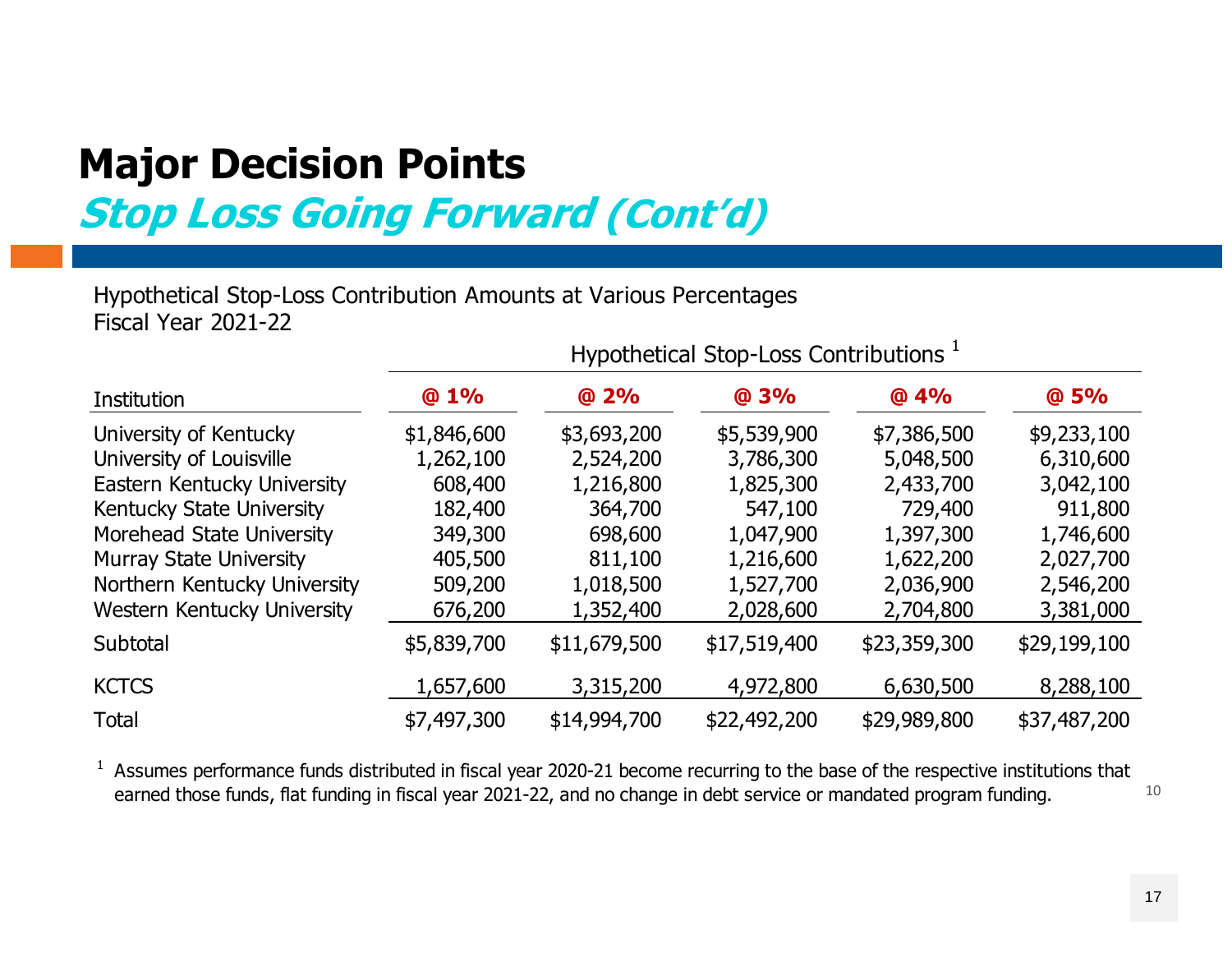#### **Major Decision Points Stop Loss Going Forward (Cont'd)**

### Discussion Questions

- Do work group members support the use of stop-loss provisions going forward?
- If so, what level of stop loss should be recommended to the General Assembly for fiscal year 2021-22?
- What level should be recommended for 2022-23 and beyond?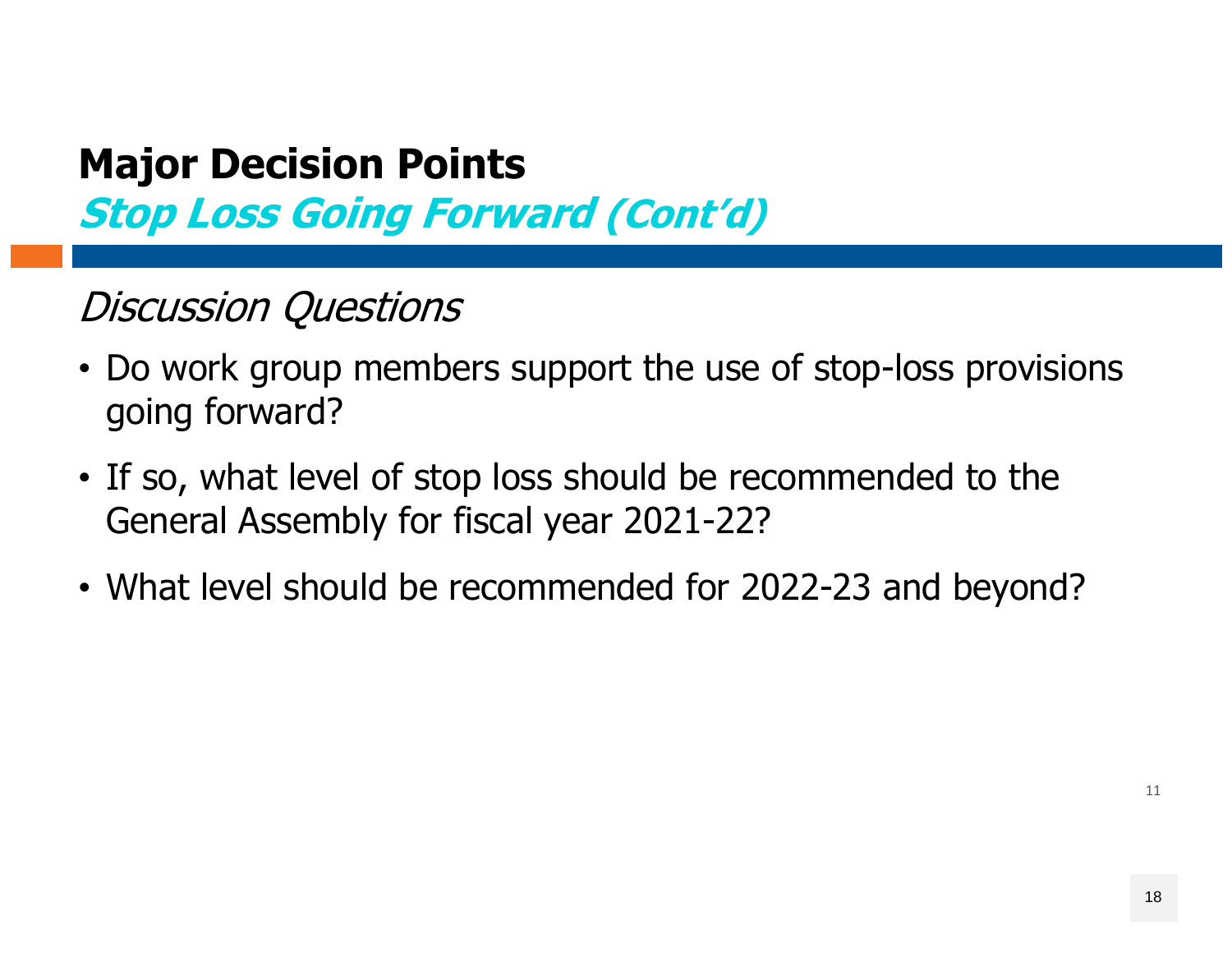**Modified Small School Adjustment**

### Background Information

- At the October 7 meeting, a proposal was submitted on behalf of several university presidents asking the work group to consider modifying the small school adjustment for fiscal year 2021-22
- Specifically, it was proposed that:

Beginning in 2021-22, hold harmless amounts calculated in the current year (i.e., 2020-21) would be retained by institutions that had a hold harmless allocation in that year and treated in a manner similar to the small school adjustment (i.e., excluded from allocable resources in the model)

12• In other words, the small school adjustments would be increased, and the fiscal cliffs would be reduced, at KSU, MoSU, and MuSU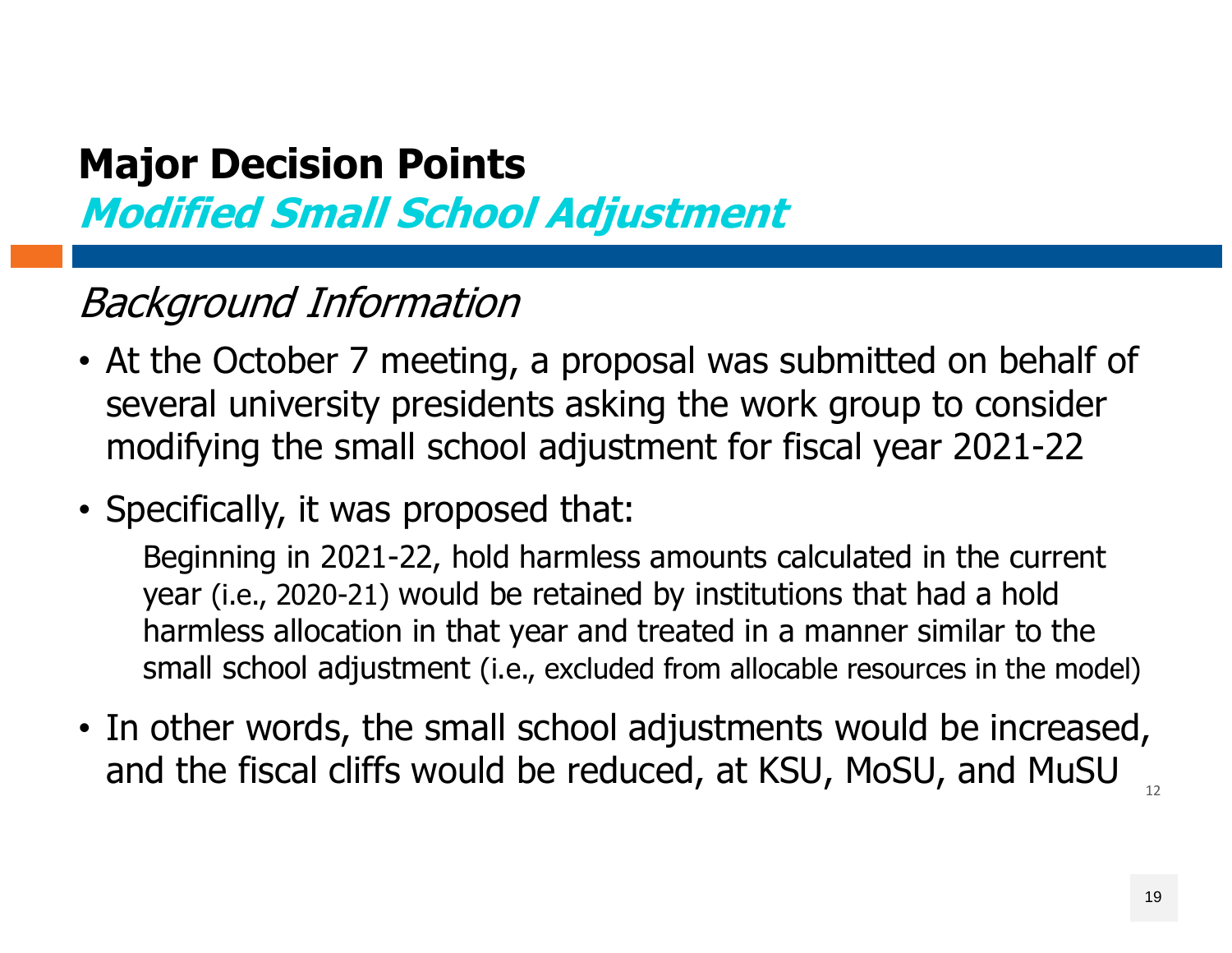**Modified Small School Adjustment (Cont'd)**

#### Background Information (Cont'd)

- At the September 2 meeting, KCTCS submitted a proposal to the work group recommending a change in the equity adjustment in their model for fiscal year 2021-22 and beyond
- Specifically, it was proposed that KCTCS be allowed to: Revise the equity adjustment to reflect a Community Need Index (based on local unemployment, labor force participation, and poverty rates) versus using an equal share allocation
- The rationale was to increase equity and provide colleges an equal opportunity to improve relative to their performance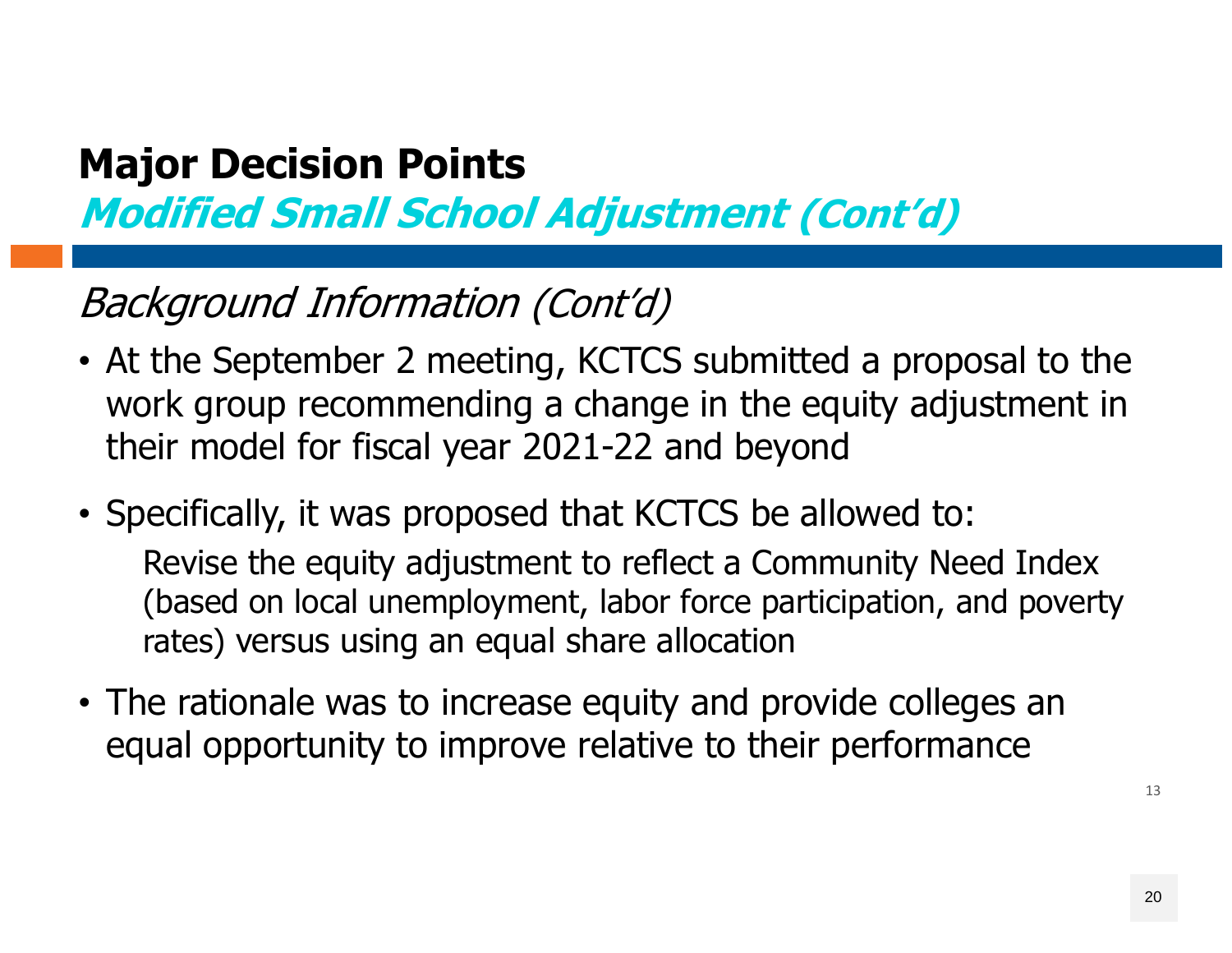**Modified Small School Adjustment (Cont'd)**

#### Impact of Adopting Modified Small School Adjustment Comparison of Performance Distributions and Hold Harmless Allocations

#### **→** Fiscal Year 2020-21

#### *Hypothetical <sup>1</sup>*

|                                  | <b>Actual 2020-21 Calculations</b> |                                     | Modified Small School Adjustment | $(C - A)$                           |                                           |
|----------------------------------|------------------------------------|-------------------------------------|----------------------------------|-------------------------------------|-------------------------------------------|
|                                  |                                    |                                     |                                  |                                     |                                           |
| Institution                      | Performance<br>Distribution        | <b>Hold Harmless</b><br>Allocations | Performance<br>Distribution      | <b>Hold Harmless</b><br>Allocations | <b>Distribution</b><br><b>Differences</b> |
| University of Kentucky           | \$6,621,600                        | \$0                                 | \$6,621,300                      | \$0                                 | (\$300)                                   |
| University of Louisville         | 2,938,900                          |                                     | 2,938,800                        |                                     | (100)                                     |
| Eastern Kentucky University      | 394,200                            |                                     | 394,300                          |                                     | 100                                       |
| <b>Kentucky State University</b> |                                    | (6,885,400)                         | 100                              |                                     | 100                                       |
| <b>Morehead State University</b> |                                    | (2,826,900)                         |                                  | O                                   |                                           |
| <b>Murray State University</b>   |                                    | (675, 800)                          |                                  |                                     |                                           |
| Northern Kentucky University     | 967,000                            |                                     | 967,200                          | 0                                   | 200                                       |
| Western Kentucky University      | 757,900                            |                                     | 757,900                          |                                     |                                           |
| Total                            | \$11,679,600                       | ( \$10,388,100)                     | \$11,679,600                     | \$0                                 | \$0                                       |

1 Several universities are proposing a change in the public university funding model that would add calculated hold harmless amounts in fiscal year 2020-21 to the respective small school adjustments at KSU, MoSU, and MuSU, which would eliminate the fiscal cliff at those institutions.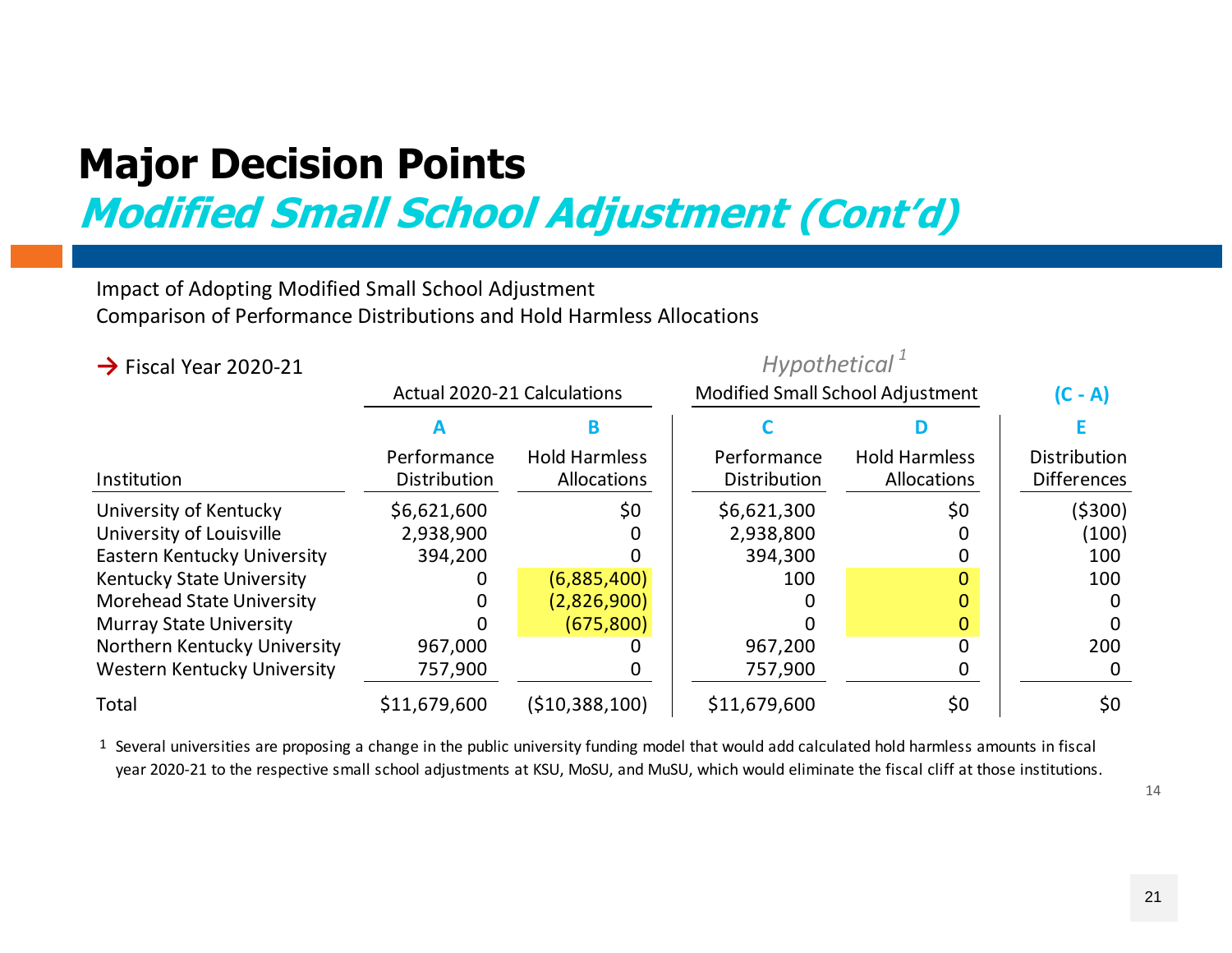**Modified Small School Adjustment (Cont'd)**

#### Impact of Adopting Modified Small School Adjustment Comparison of Performance Distributions and Hold Harmless Allocations

| $\rightarrow$ Fiscal Year 2021-22 | Hypothetical <sup>T</sup>            |                                            | Hypothetical <sup>2</sup>        |                                            |                                    |
|-----------------------------------|--------------------------------------|--------------------------------------------|----------------------------------|--------------------------------------------|------------------------------------|
|                                   | <b>Current Model With No Changes</b> |                                            | Modified Small School Adjustment |                                            | $(C - A)$                          |
|                                   |                                      |                                            |                                  |                                            |                                    |
| Institution                       | Performance<br>Distribution          | <b>Hold Harmless</b><br><b>Allocations</b> | Performance<br>Distribution      | <b>Hold Harmless</b><br><b>Allocations</b> | Distribution<br><b>Differences</b> |
| University of Kentucky            | \$4,296,900                          | \$0\$                                      | \$3,692,900                      | \$0                                        | (5604,000)                         |
| University of Louisville          | 2,934,000                            |                                            | 2,524,100                        |                                            | (409, 900)                         |
| Eastern Kentucky University       | 1,419,900                            |                                            | 1,216,900                        | 0                                          | (203,000)                          |
| <b>Kentucky State University</b>  |                                      | (6,495,800)                                | 364,800                          | 0                                          | 364,800                            |
| <b>Morehead State University</b>  |                                      | (2,028,700)                                | 698,600                          |                                            | 698,600                            |
| <b>Murray State University</b>    | 262,900                              |                                            | 811,100                          |                                            | 548,200                            |
| Northern Kentucky University      | 1,185,900                            |                                            | 1,018,700                        | 0                                          | (167, 200)                         |
| Western Kentucky University       | 1,579,900                            |                                            | 1,352,400                        |                                            | (227,500)                          |
| Total                             | \$11,679,500                         | ( \$8,524,500)                             | \$11,679,500                     | \$0                                        | \$0                                |

1 The current model with no changes, assuming flat funding, a 2.0% stop loss contribution, and no change in performance metric data.

2 The modified small school adjustment approach also assumes flat funding, a 2.0% stop loss contribution, and no change in performance metric data, but it adds calculated hold harmless amounts from fiscal year 2020‐21 to the small school adjustments at KSU, MoSU, and MuSU.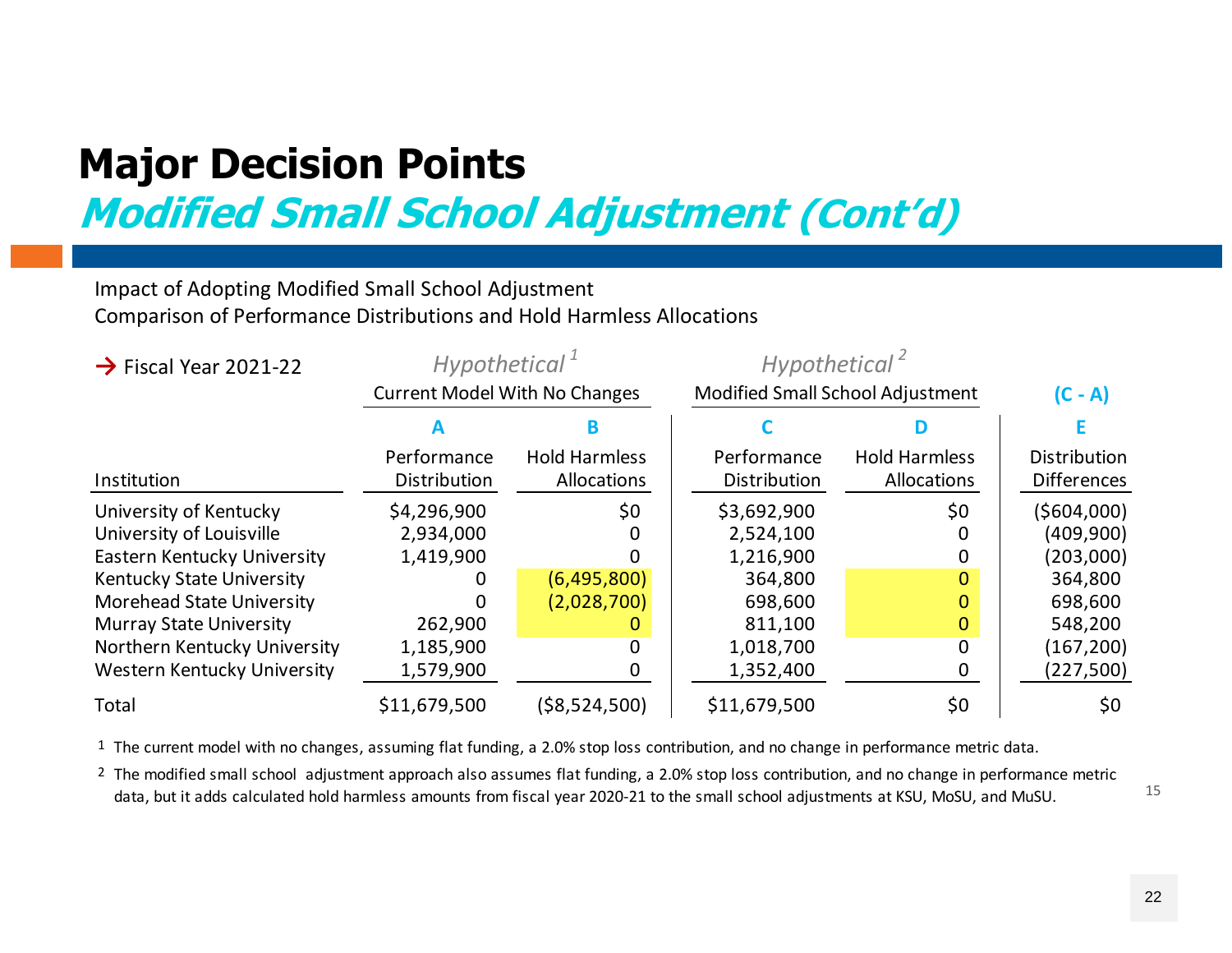**Modified Small School Adjustment (Cont'd)**

#### Impact of Adopting Modified Small School Adjustment Comparison of Stop‐Loss Contributions and Performance Distribution

| $\rightarrow$ Fiscal Year 2021-22 |                            | <b>Hypothetical</b>       |                   |  |  |
|-----------------------------------|----------------------------|---------------------------|-------------------|--|--|
|                                   |                            | B                         |                   |  |  |
|                                   | 2.0% Stop Loss             | <b>Modified SSA</b>       |                   |  |  |
| Institution                       | Contributions <sup>1</sup> | Distribution <sup>2</sup> | <b>Difference</b> |  |  |
| University of Kentucky            | \$3,693,200                | \$3,692,900               | (5300)            |  |  |
| University of Louisville          | 2,524,200                  | 2,524,100                 | (100)             |  |  |
| Eastern Kentucky University       | 1,216,800                  | 1,216,900                 | 100               |  |  |
| <b>Kentucky State University</b>  | 364,700                    | 364,800                   | 100               |  |  |
| <b>Morehead State University</b>  | 698,600                    | 698,600                   | O                 |  |  |
| <b>Murray State University</b>    | 811,100                    | 811,100                   | 0                 |  |  |
| Northern Kentucky University      | 1,018,500                  | 1,018,700                 | 200               |  |  |
| Western Kentucky University       | 1,352,400                  | 1,352,400                 |                   |  |  |
| Total                             | \$11,679,500               | \$11,679,500              | \$0               |  |  |

Under the assumption that performance data does not change, every university would have opportunity to earn back its stop loss contribution in fiscal 2021-22

1 Hypothetical 2.0% stop‐loss contributions that assume performance funds distributed in 2020‐21 become recurring to the base of institutions that earned those funds, flat funding in 2021‐22, and no change in debt service or mandated program funding.

2 Assumes adoption of a modified small school adjustment approach, flat funding in 2021‐22, a 2.0% stop loss, and no change in performance metric data.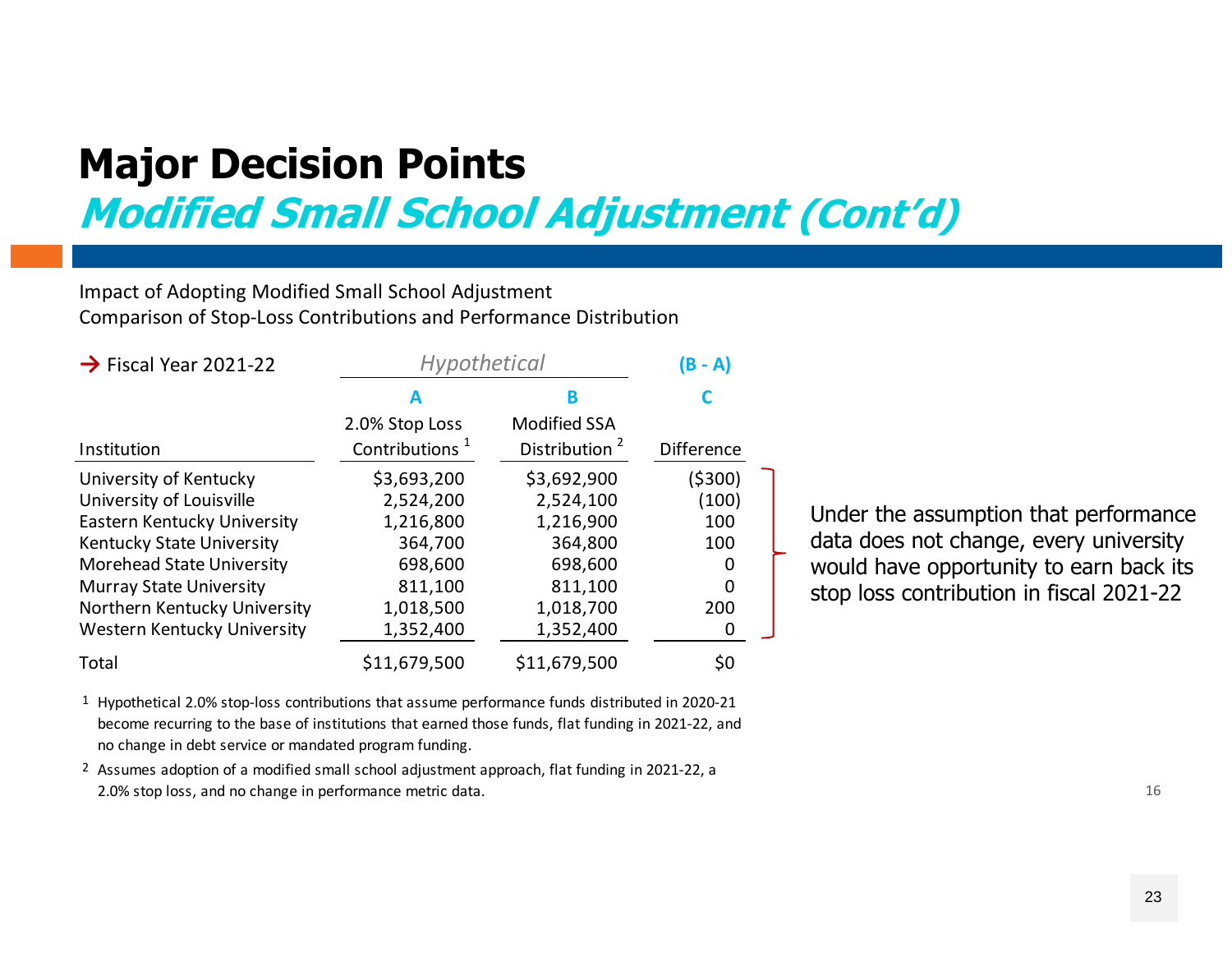**Modified Small School Adjustment (Cont'd)**

### Discussion Questions

- Does the working group support increasing the small school adjustment and reducing fiscal cliffs at KSU, MoSU, and MuSU?
- Do work group members support the idea of allowing KCTCS to modify its equity adjustment based on a Community Need Index to address fiscal cliffs at six colleges?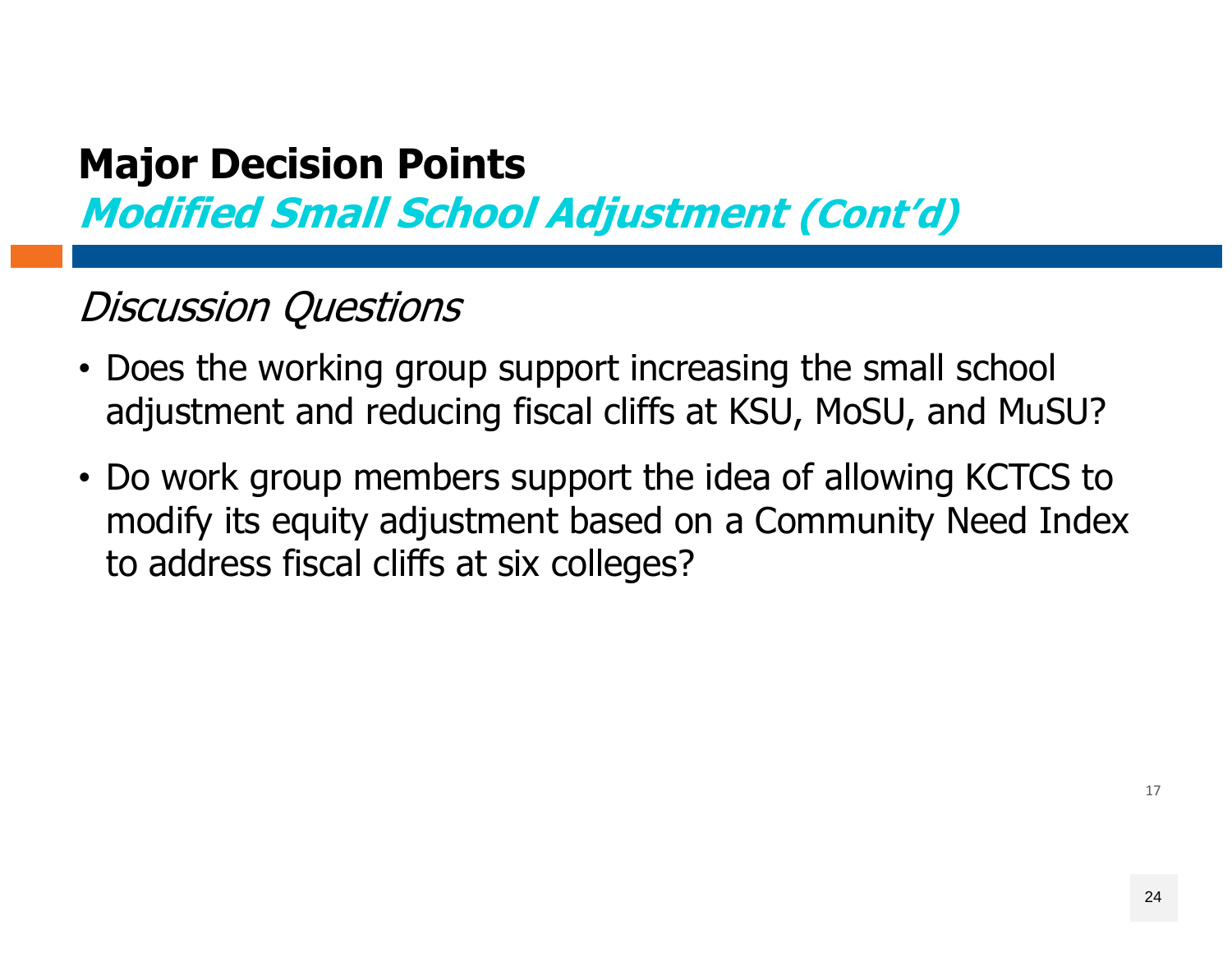**Percent of Formula Share Approach**

#### Background Information

- MuSU has proposed using a "percent of formula share" approach for distributing performance funds in years when the state does not provide new funding (MuSU, Campus Summary Statements)
- Under this approach, performance funds would be distributed using formula totals generated by the model, but the level of redistribution among institutions would be limited
- The approach would reduce the current four-step distribution calculation to one step and could be applied in years when state funds don't equal or exceed total campus stop loss contribution s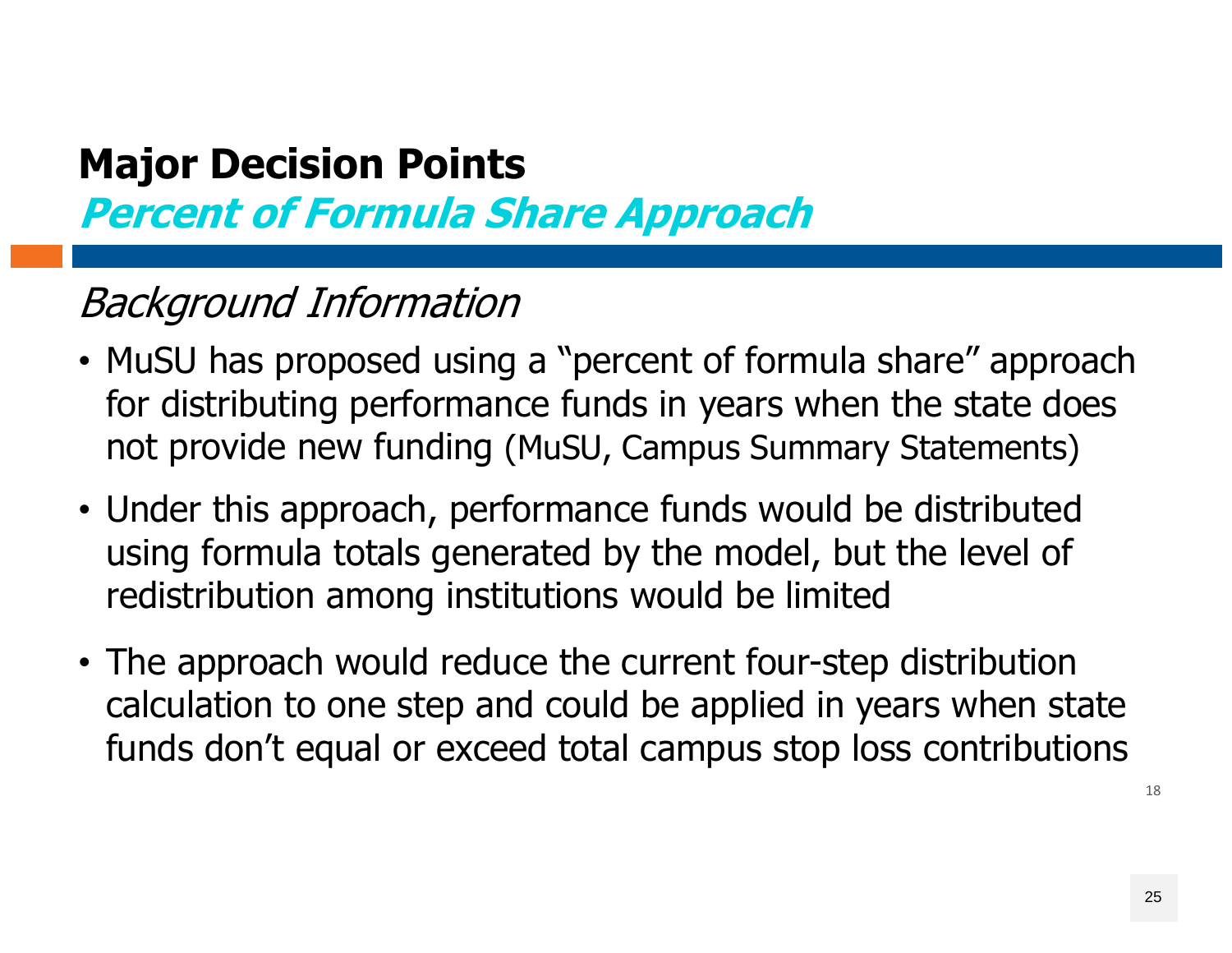**Percent of Formula Share Approach (Cont'd)**

Comparison of Actual and Hypothetical Performance Distributions Funding Model Applied Using Percent of Formula Share Approach Fiscal Year 2020‐21

|                                  | <b>Actual 2020-21</b> |                       |          | <b>Hypothetical</b>  |                   |
|----------------------------------|-----------------------|-----------------------|----------|----------------------|-------------------|
|                                  | <b>Performance</b>    | <b>Fiscal 2020-21</b> | Percent  | <b>Formula Share</b> |                   |
| Institution                      | <b>Distribution</b>   | Formula Totals        | of Total | <b>Distribution</b>  | <b>Difference</b> |
| University of Kentucky           | \$6,621,600           | \$167,244,400         | 32.4%    | \$3,784,000          | ( \$2,837,600)    |
| University of Louisville         | 2,938,900             | 113,536,100           | 22.0%    | 2,568,900            | (370,000)         |
| Eastern Kentucky University      | 394,200               | 56,250,400            | 10.9%    | 1,272,700            | 878,500           |
| Kentucky State University        | 0                     | 6,881,700             | 1.3%     | 155,700              | 155,700           |
| <b>Morehead State University</b> | 0                     | 27,584,400            | 5.3%     | 624,100              | 624,100           |
| <b>Murray State University</b>   | 0                     | 35,338,400            | 6.8%     | 799,600              | 799,600           |
| Northern Kentucky University     | 967,000               | 46,356,500            | 9.0%     | 1,048,900            | 81,900            |
| Western Kentucky University      | 757,900               | 63,010,200            | 12.2%    | 1,425,700            | 667,800           |
| Total                            | \$11,679,600          | \$516,202,100         | 100.0%   | \$11,679,600         | \$0               |

Percent Share of Formula Approach

Public University 2020-21 Performance Fund Allocation: \$11,679,600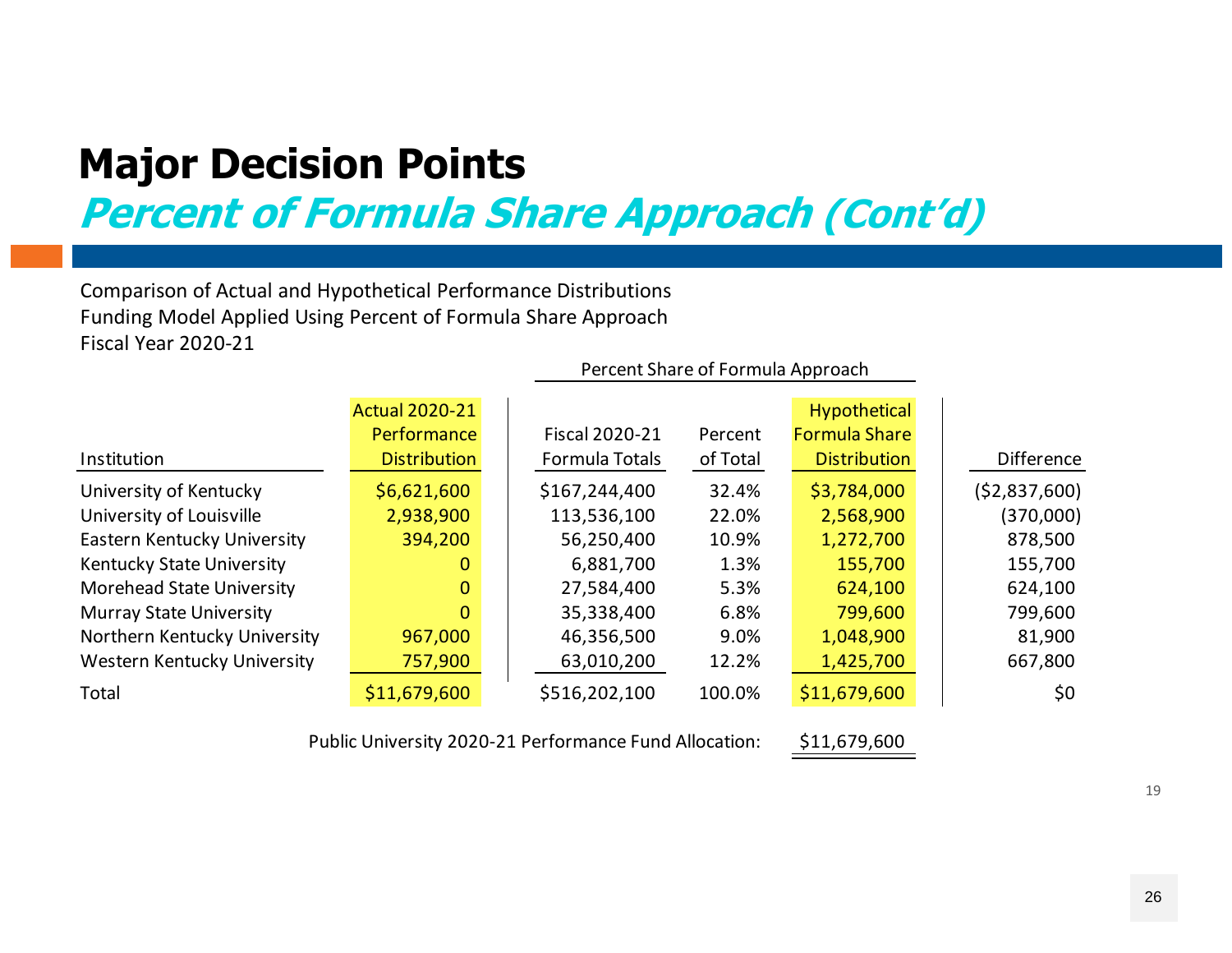**Percent of Formula Share Approach (Cont'd)**

Comparison of Stop Loss Contributions and Performance Distributions Funding Model Applied Using Percent of Formula Share Approach Fiscal Year 2020‐21

|                                  | <b>Actual 2020-21</b> | <b>Actual 2020-21</b> |                   | <b>Actual 2020-21</b> | Hypothetical         |            |
|----------------------------------|-----------------------|-----------------------|-------------------|-----------------------|----------------------|------------|
|                                  | 2.0% Stop Loss        | <b>Performance</b>    |                   | 2.0% Stop Loss        | <b>Formula Share</b> |            |
| Institution                      | Contributions         | <b>Distribution</b>   | <b>Difference</b> | Contributions         | <b>Distribution</b>  | Difference |
| University of Kentucky           | \$3,633,500           | \$6,621,600           | \$2,988,100       | \$3,633,500           | \$3,784,000          | \$150,500  |
| University of Louisville         | 2,515,800             | 2,938,900             | 423,100           | 2,515,800             | 2,568,900            | 53,100     |
| Eastern Kentucky University      | 1,233,600             | 394,200               | (839, 400)        | 1,233,600             | 1,272,700            | 39,100     |
| Kentucky State University        | 372,200               | 0                     | (372, 200)        | 372,200               | 155,700              | (216,500)  |
| <b>Morehead State University</b> | 712,900               | 0                     | (712,900)         | 712,900               | 624,100              | (88, 800)  |
| <b>Murray State University</b>   | 827,600               | 0                     | (827, 600)        | 827,600               | 799,600              | (28,000)   |
| Northern Kentucky University     | 1,019,500             | 967,000               | (52, 500)         | 1,019,500             | 1,048,900            | 29,400     |
| Western Kentucky University      | 1,364,500             | 757,900               | (606,600)         | 1,364,500             | 1,425,700            | 61,200     |
| Total                            | \$11,679,600          | \$11,679,600          | \$0               | \$11,679,600          | \$11,679,600         | \$0        |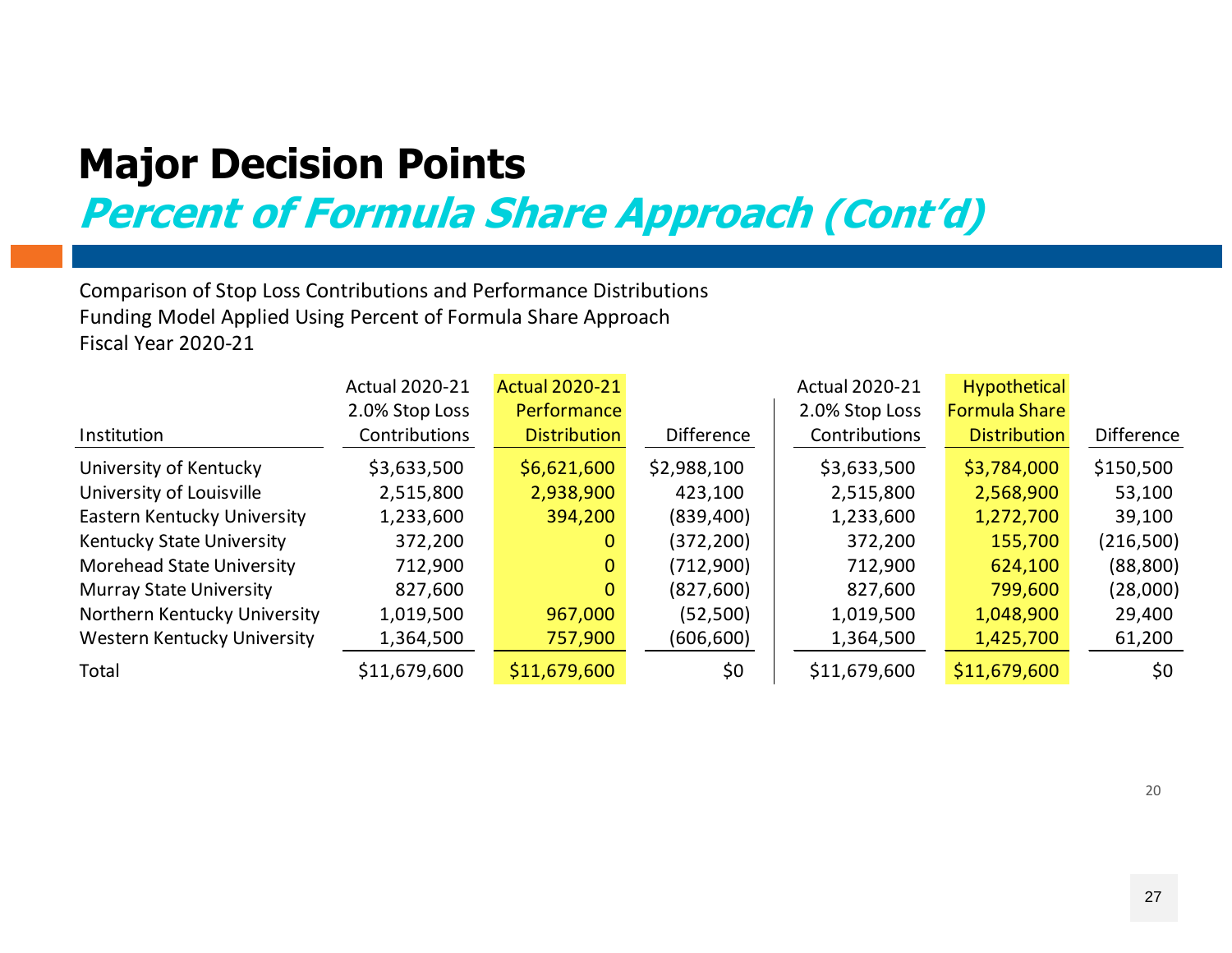**Percent of Formula Share Approach (Cont'd)**

#### Discussion Question

• Do work group members support the idea of using a percent of formula share approach in years when new state funding does not equal or exceed campus stop-loss contributions?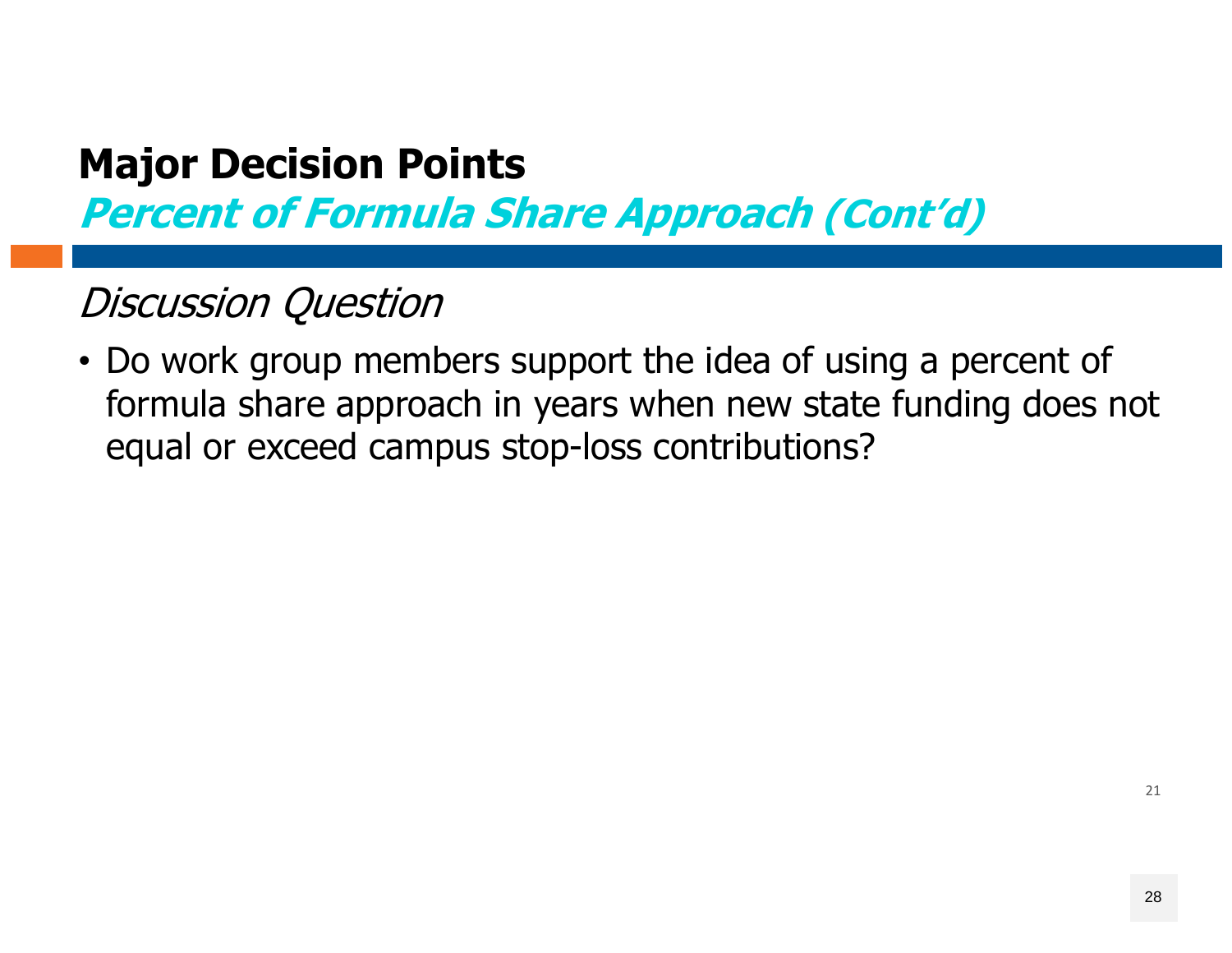**Nonresident Student Weighting**

### Background Information

- Three years ago, the nonresident student weighting in the credit hour metric was a major area of negotiation and compromise
- Several institutions argued for equal weight between resident and nonresident students and others argued that nonresident students should receive zero weight
- Ultimately, the group reached consensus at a 50% weighting
- 22• In recent Campus Summary Statements submitted to the Council, three universities asked the work group to revisit the nonresident student weighting (MuSU, NKU, WKU)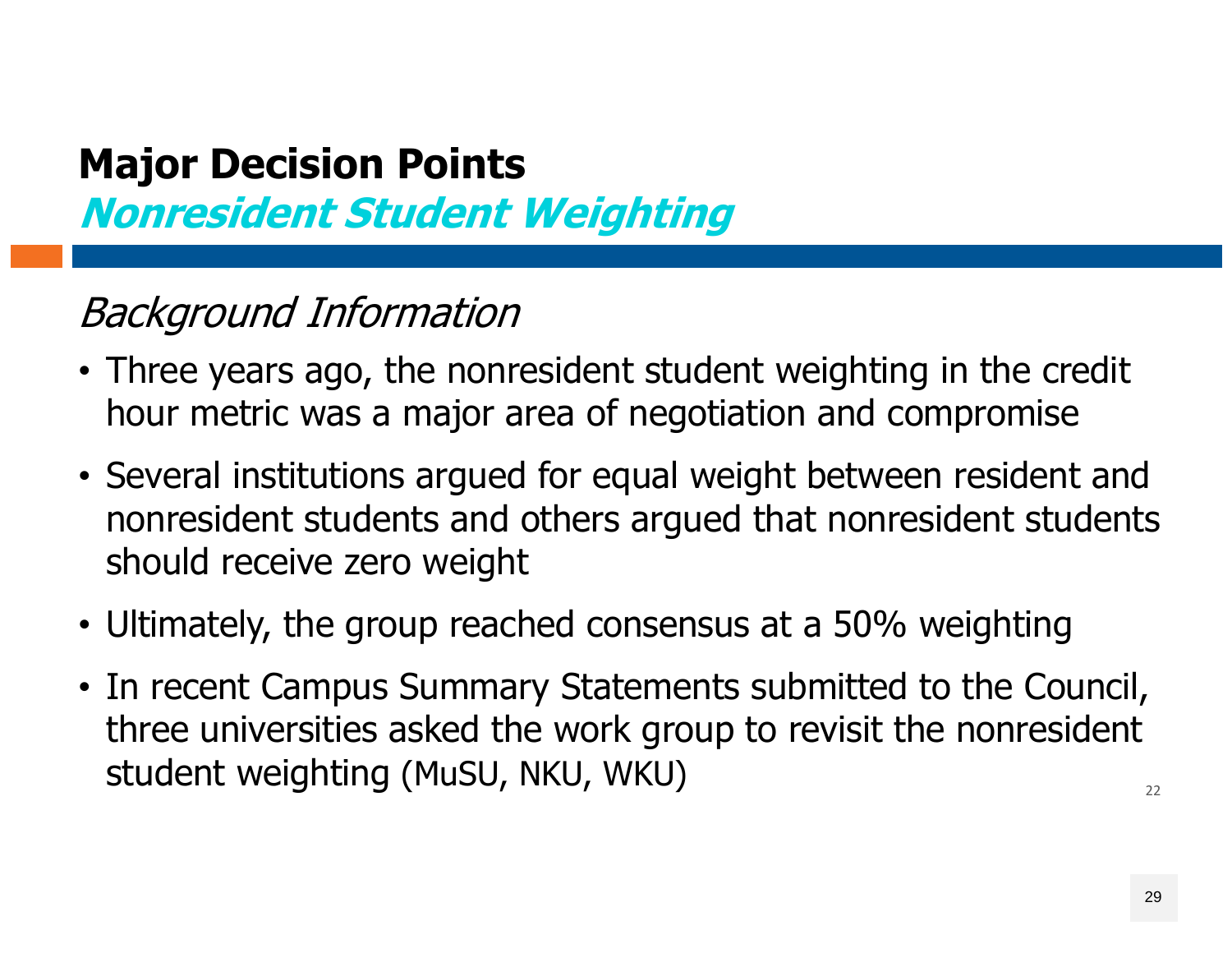**Nonresident Student Weighting (Cont'd)**

## Background Information (Cont'd)

• MuSU has proposed that the working group consider eliminating the nonresident student differential (i.e., adopt equal weighting)

#### Campus Feedback:

- The 50% weighting for nonresident student earned credit hours limits the benefit of enrolling nonresident students
- The current weighting runs counter to the Council's new nonresident student tuition policy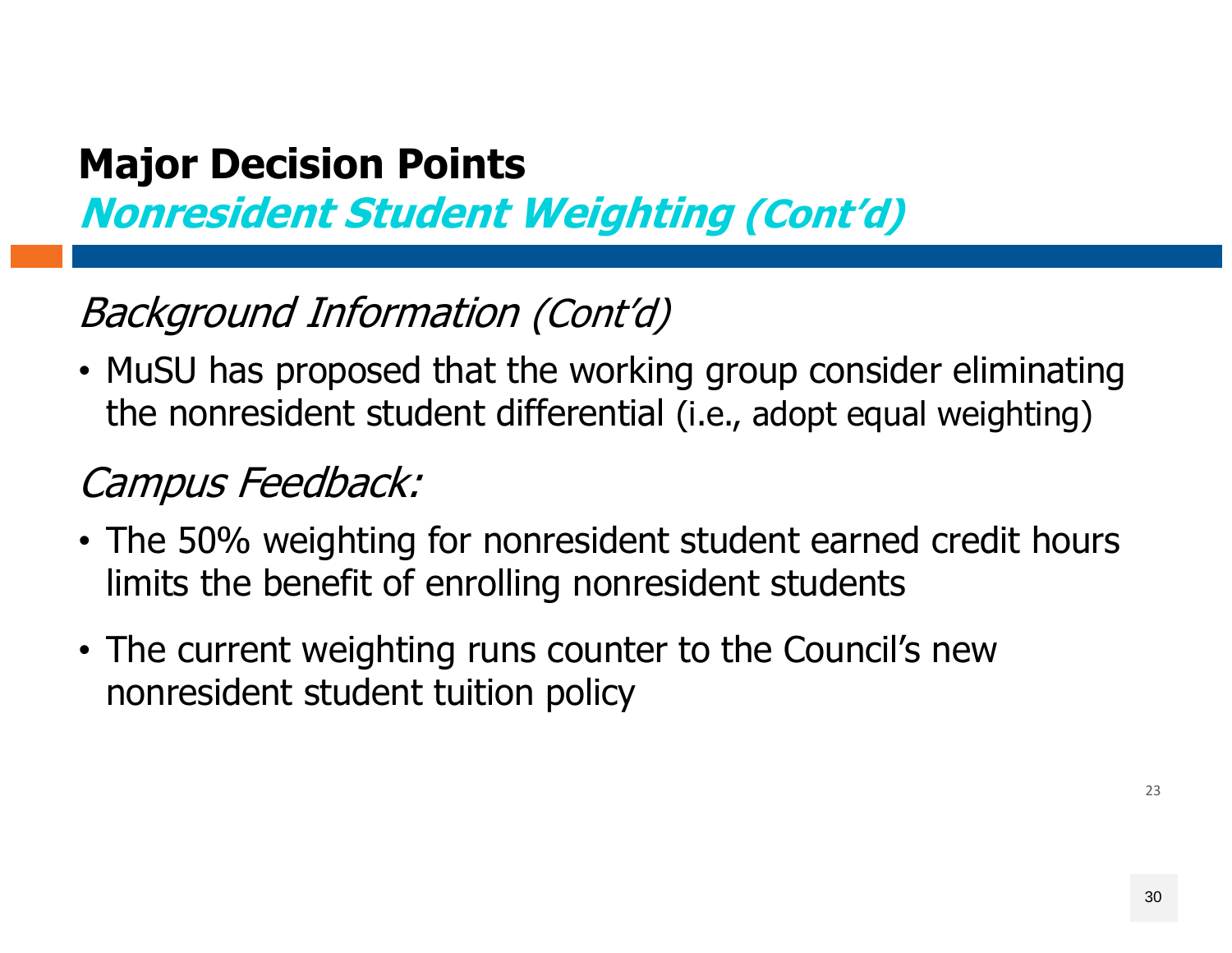**Nonresident Student Weighting (Cont'd)**

Comparison of Hypothetical and Actual Performance Distributions Using Different Weights for Nonresident Student Credit Hours Earned Fiscal Year 2020‐21

| Nonresident Credit Hour Weights: | @ 0.00                       | $\omega$ .25                 | @.50                                         | @.75                         | @1.00                        |
|----------------------------------|------------------------------|------------------------------|----------------------------------------------|------------------------------|------------------------------|
| Institution                      | Hypothetical<br>Distribution | Hypothetical<br>Distribution | <b>Actual 2020-21</b><br><b>Distribution</b> | Hypothetical<br>Distribution | Hypothetical<br>Distribution |
| University of Kentucky           | \$3,799,200                  | \$5,330,900                  | \$6,621,600                                  | \$7,586,800                  | \$8,141,900                  |
| University of Louisville         | 3,411,500                    | 3,155,000                    | 2,938,900                                    | 2,661,800                    | 2,284,000                    |
| Eastern Kentucky University      | 2,218,600                    | 1,228,500                    | 394,200                                      |                              |                              |
| Kentucky State University        |                              |                              | 0                                            |                              | $\mathbf{I}$                 |
| <b>Morehead State University</b> |                              | 0                            | 0                                            |                              | 0                            |
| <b>Murray State University</b>   |                              |                              | 0                                            |                              | $\Omega$                     |
| Northern Kentucky University     | 390,800                      | 703,500                      | 967,000                                      | 1,154,300                    | 1,253,700                    |
| Western Kentucky University      | 1,859,500                    | 1,261,700                    | 757,900                                      | 276,700                      |                              |
| Total                            | \$11,679,600                 | \$11,679,600                 | \$11,679,600                                 | \$11,679,600                 | \$11,679,600                 |

Note: Four universities (UK, KSU, MuSU, and NKU) benefit from using higher weightings for credit hours earned by nonresident students, while the remaining universities (UofL, EKU, MoSU, and WKU) benefit from using lower weightings.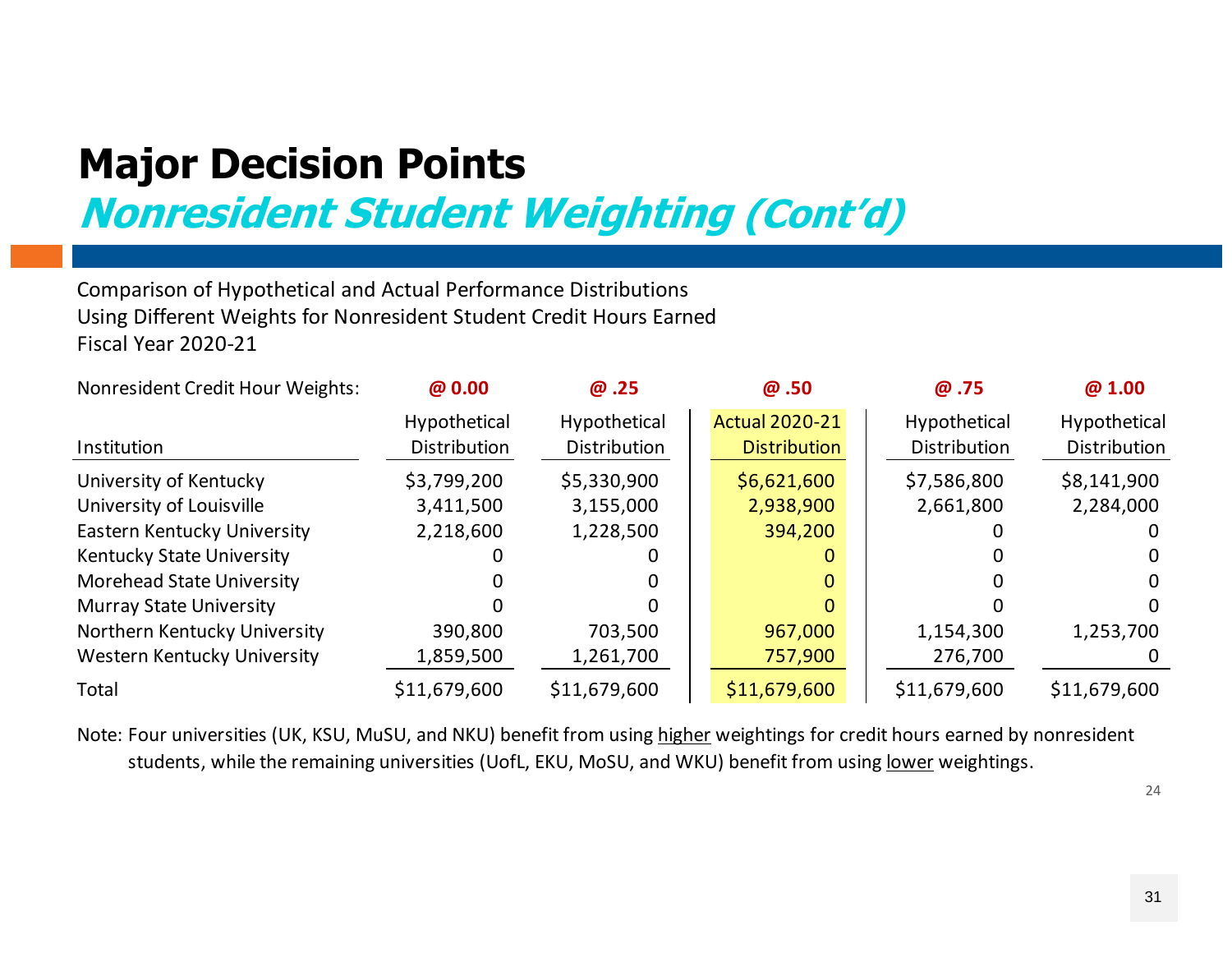**Nonresident Student Weighting (Cont'd)**

#### Discussion Questions

- Do any work group members support increasing the weighting for nonresident students in the earned credit hour metric?
- If so, by how much?
- Do any work group members support decreasing the weighting for nonresident students?
- If so, by how much?
- How many members support keeping the weighting the same?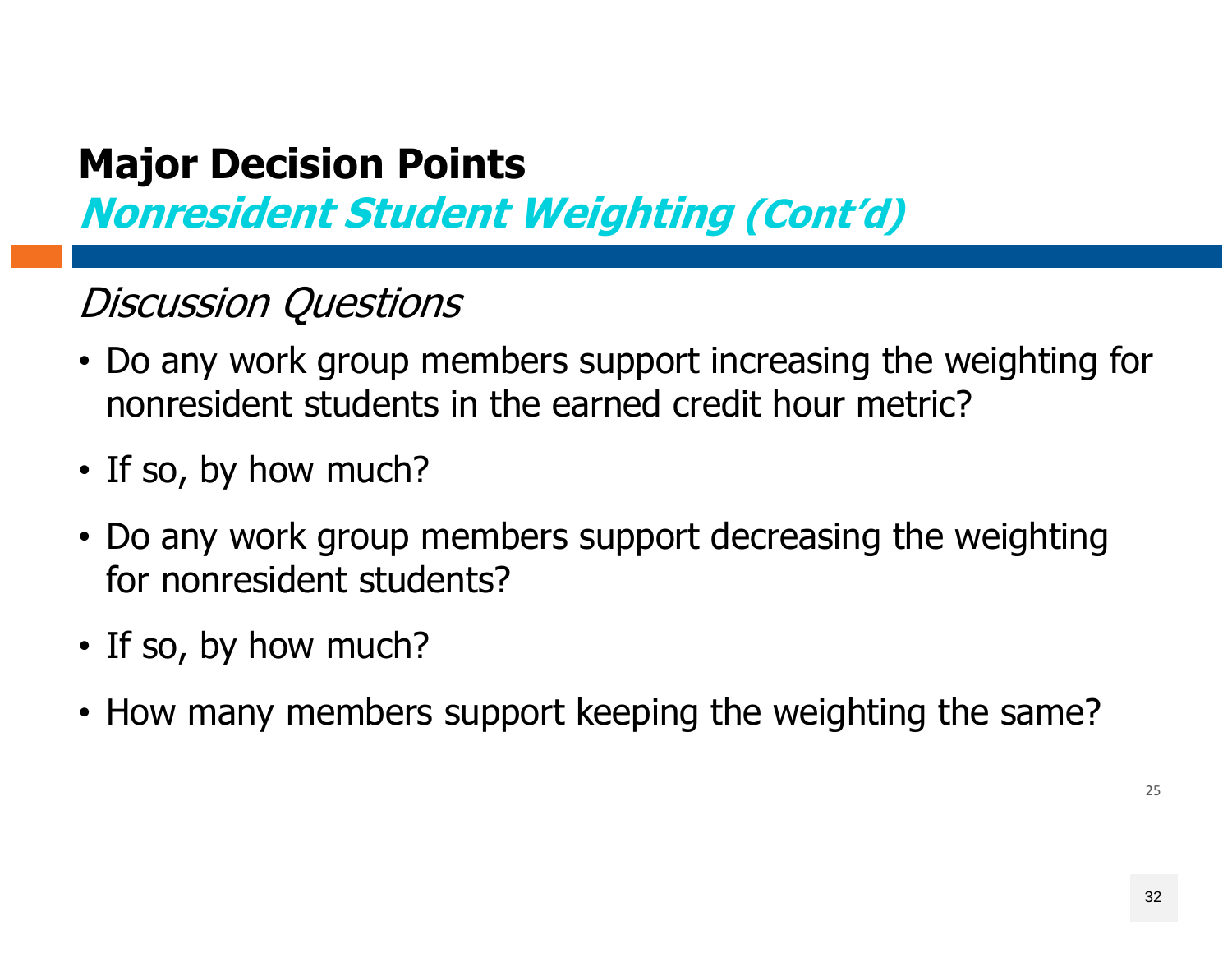**Premiums for Underserved Populations**

### Background Information

- The funding models currently provide premiums for degrees and credentials earned in STEM+H fields and awarded to low income, URM, and underprepared students (KCTCS only)
- Over the past five years, institutions have recorded increases in STEM+H, URM, and underprepared degrees and credentials, but awards to low income students have lagged behind

### Campus Feedback

• Two institutions propose that the work group consider increasing metric weights for low income and URM degrees (UofL, NKU)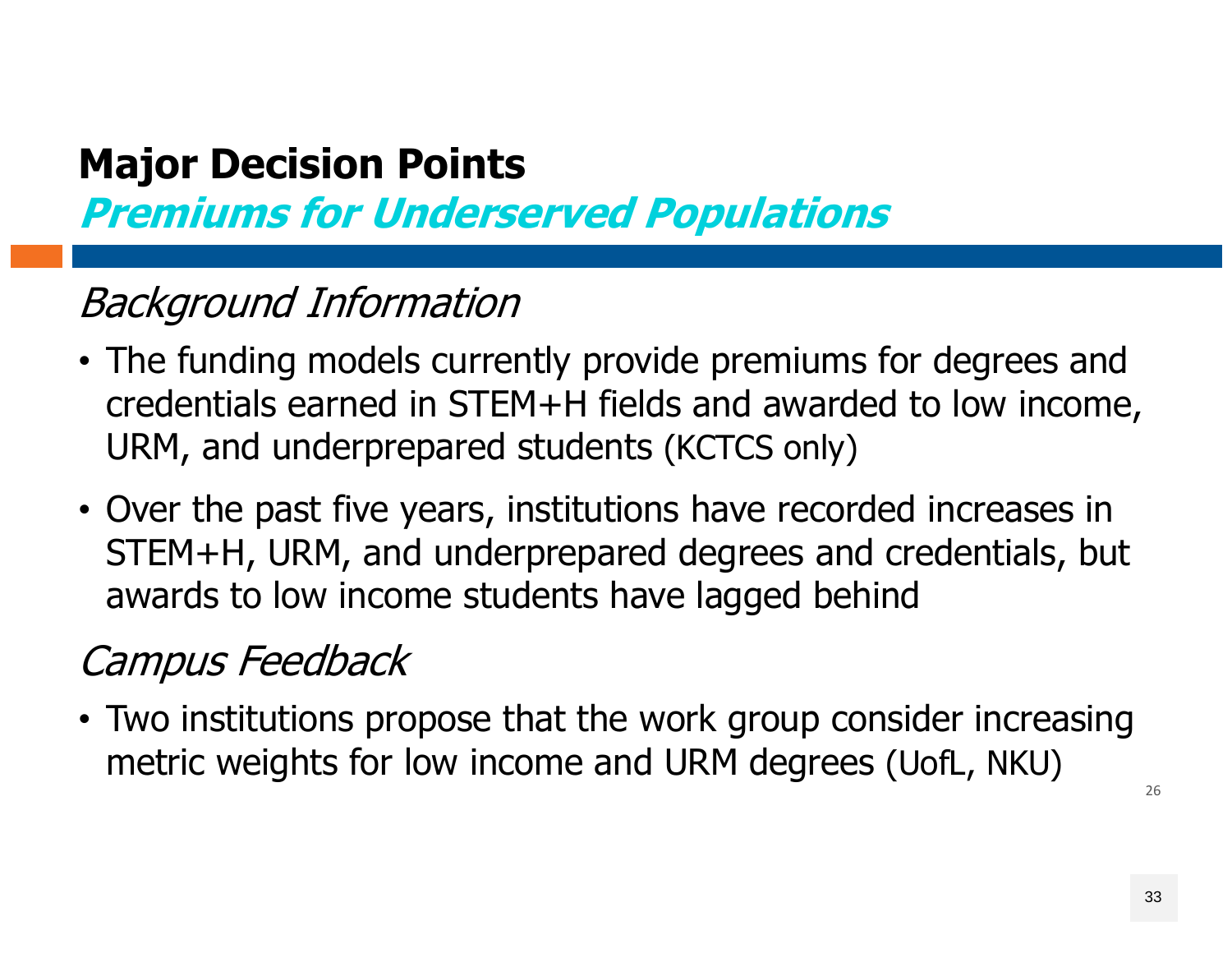**Premiums for Underserved Populations (Cont'd)**

0.5%33.6%31.3%11.2%‐10% 0% 10% 20% 30% 40% 50% Low Income Bachelor'sURM Bachelor's Degrees STEM+H Bachelor's Degrees Total Bachelor's Degrees Percent Change in Bachelor's Degrees Produced by Type Between Academic Years 2013‐14 and 2018‐19Source: Council on Postsecondary Education, Data and Advanced Analytics Unit, Performance Funding Database.

- STEM+H and URM bachelor's degrees grew at rates that were about three times that of total bachelor's degrees
- • Despite a premium in the model, bachelor's degrees awarded to low income students rose by less than 1%
- High‐Wage High‐Demand, URM, and Targeted Industry credentials grew at rates well above total credentials
- Despite a premium in the model, credentials awarded to low‐income students grew less than other credentials

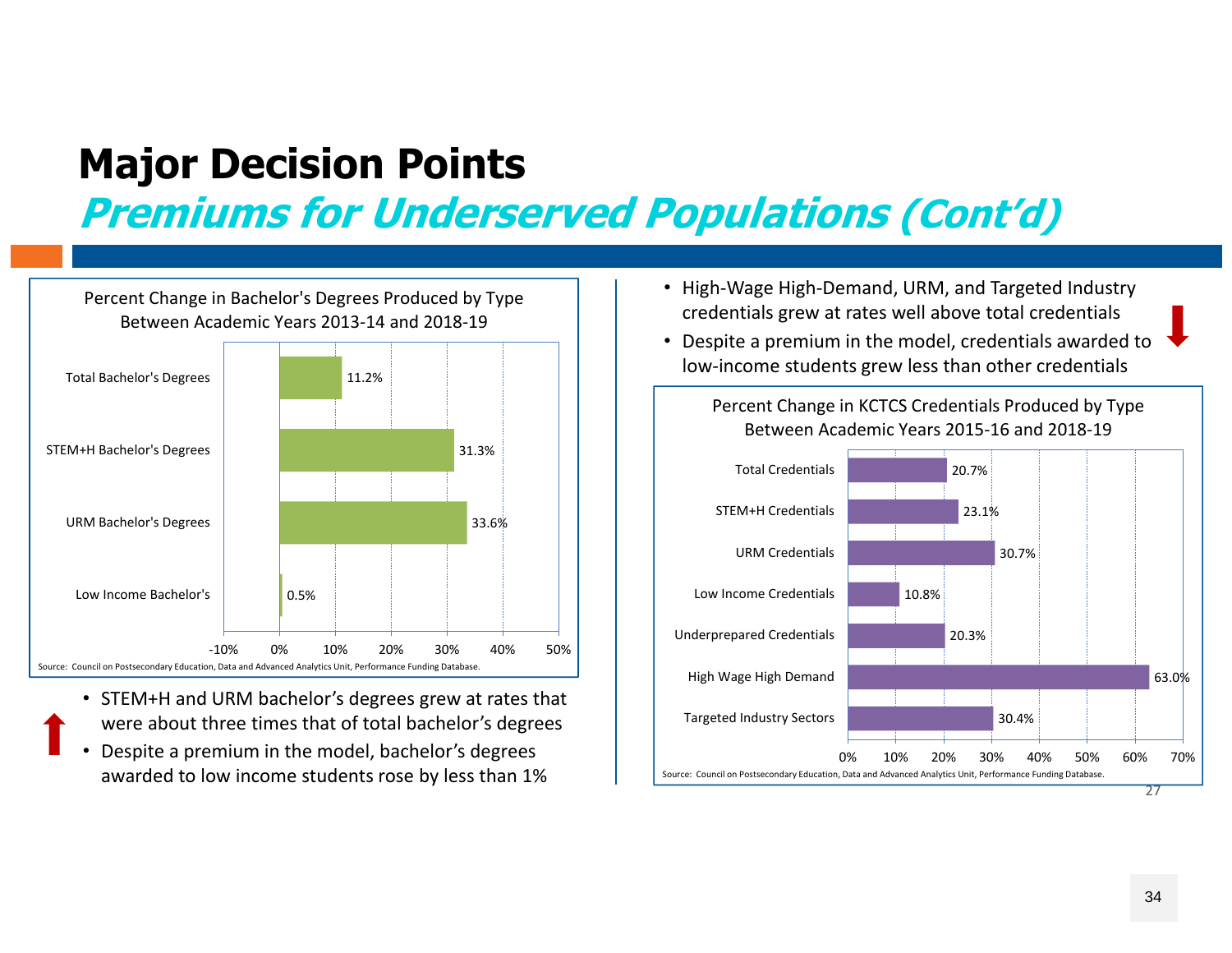**Premiums for Underserved Populations (Cont'd)**

#### Performance Fundin g Model for the Public Universities Premiums for Low Income and Minority Student De gree Production Fiscal Year 2020-21

| <b>Component Category</b>                                                               | <b>Allocation</b><br>Percent | Size of Pool | Weighted<br><b>Degrees</b> | <b>State Funding</b><br>per Degree | <b>Funding</b><br><b>Multiple</b> |
|-----------------------------------------------------------------------------------------|------------------------------|--------------|----------------------------|------------------------------------|-----------------------------------|
| <b>Bachelor's Degrees</b><br>$\rightarrow$                                              | $9.0\%$                      | \$46,574,400 | 24,320                     | \$1,915                            | 1.0                               |
| <b>Bachelor's Degrees</b><br>$\rightarrow$ Low Income Bachelor's<br>Low Income Total    | 3.0%                         | \$15,524,800 | 11,619                     | \$1,915<br>1,336<br>\$3,251        | 0.7                               |
| <b>Bachelor's Degrees</b><br>$\rightarrow$ Minority Bachelor's<br><b>Minority Total</b> | 3.0%                         | \$15,524,800 | 2,751                      | \$1,915<br>5,643<br>\$7,558        | 2.9                               |

Total Allocable Resources: \$517,493,200

Note: The premium for a STEM+H bachelor's degree is \$3,199 or 1.7 times a bachelor's degree.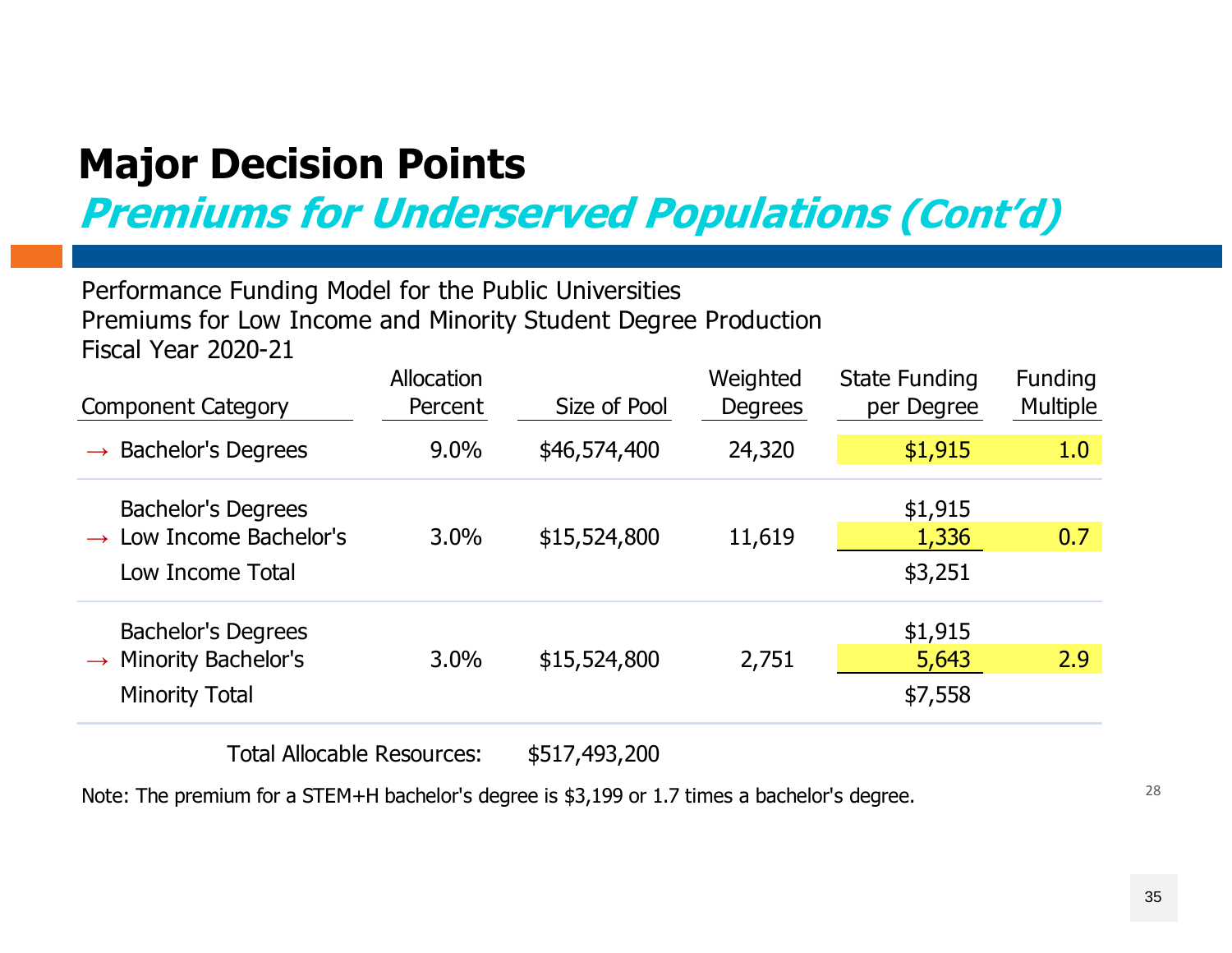**Premiums for Underserved Populations (Cont'd)**

#### Discussion Questions

- Do work group members support increasing the weighting for bachelor's degrees awarded to URM students?
- If so, which metric should have its weight reduced to accommodate that increase?
- Should the weighting for bachelor's degrees awarded to low income students be increased?
- If so, which metric should have its weight reduced to accommodate that increase?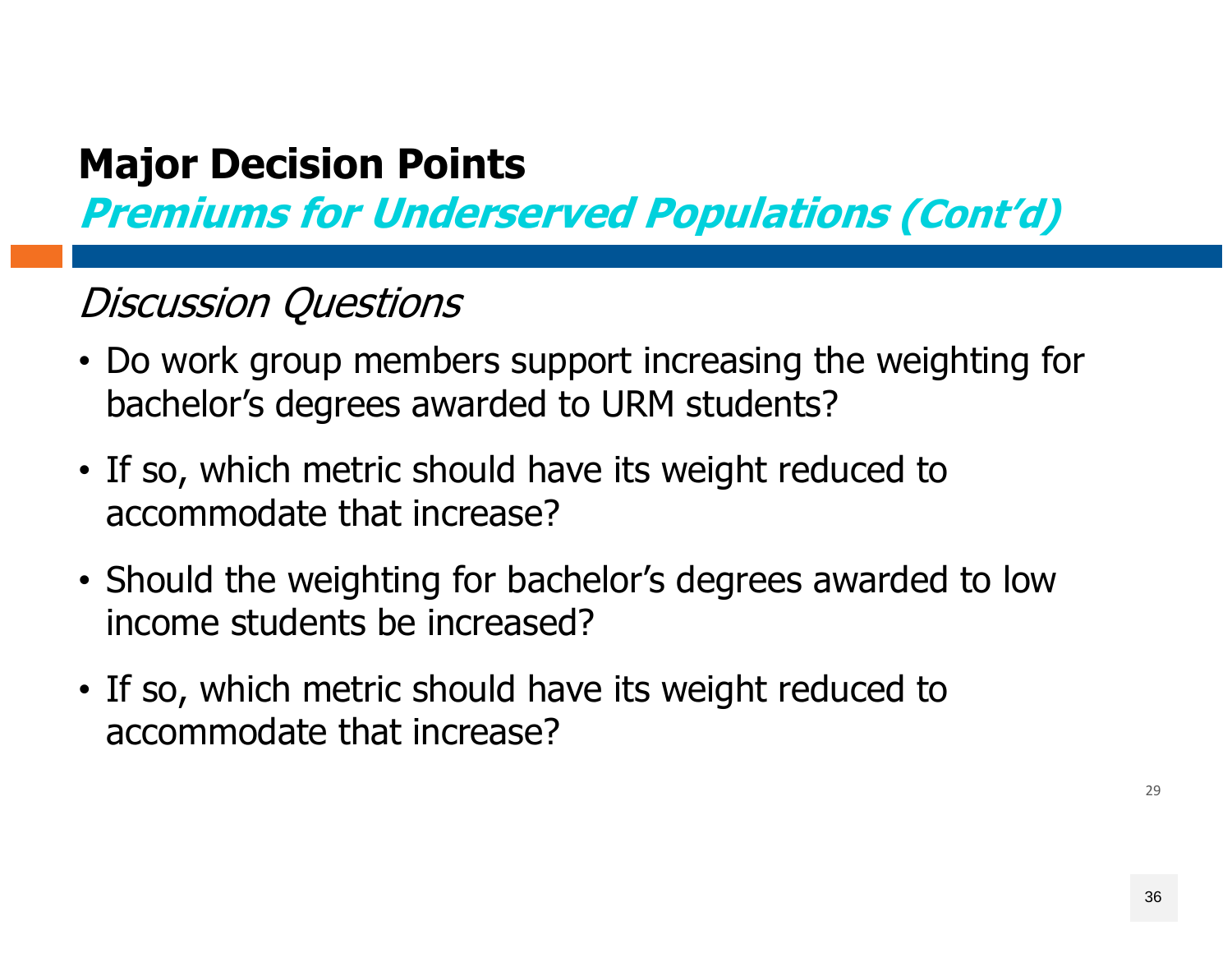### **Major Decision Points Weighting Between Sectors**

#### Background Information

- HB 303 directed CPE to convene a working group to develop a comprehensive model for distributing state General Fund that incorporated elements of enrollment, mission, and performance
- To account for differences in mission and instructional costs, the university model applies different weights between research and comprehensive sectors
- The assignment of differential weights by sector was one of many areas of negotiation and compromise in the model's development
- High-cost graduate degrees and research not rewarded in model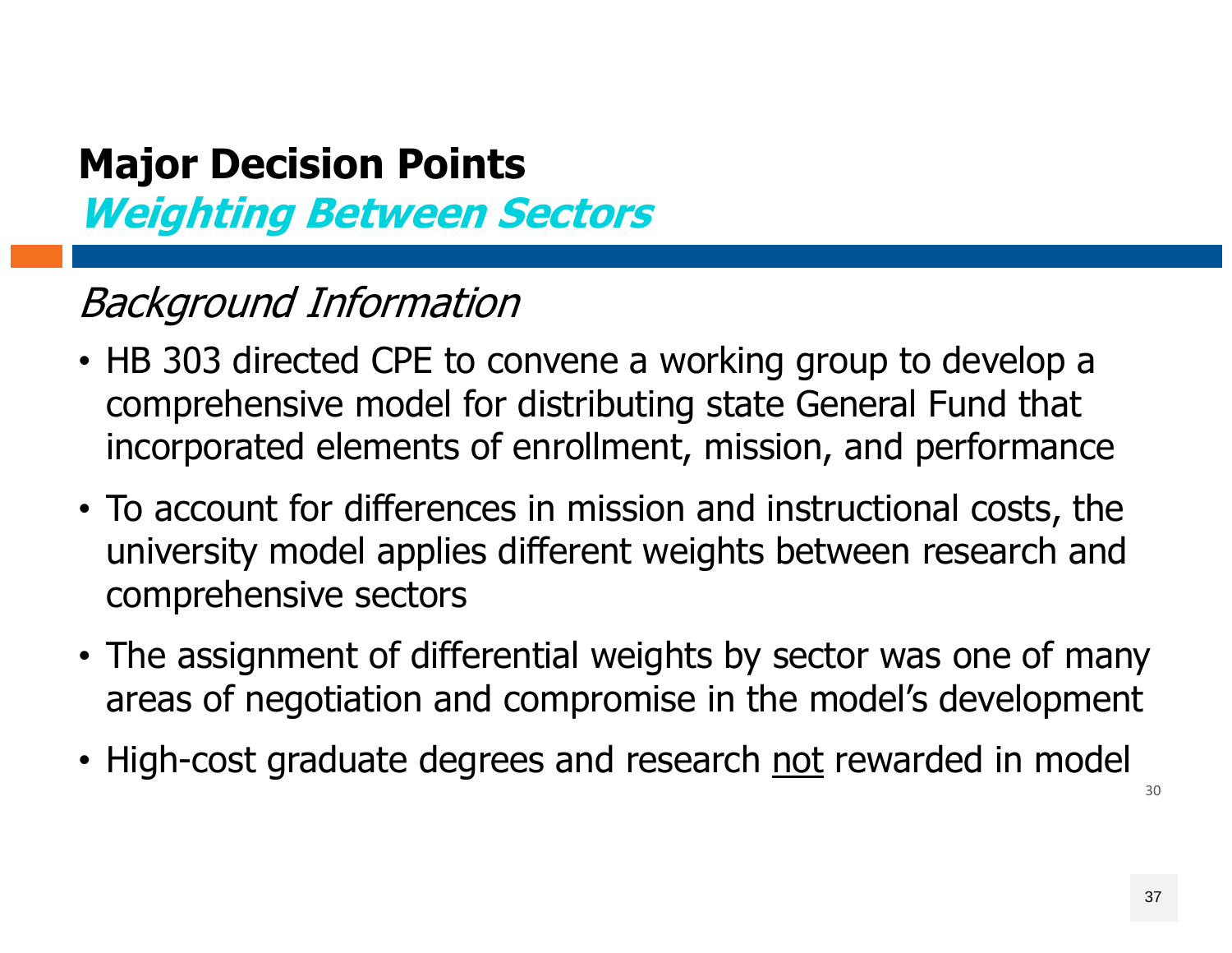**Weighting Between Sectors (Cont'd)**

#### **Instructional Salaries & Wages Per Instructional Staff**

All Full-Time Instructional Staff

Instruction - Salaries and wages are amounts paid as compensation for services to all employees - faculty, staff, part time, full time, regular employees, and student employees of the colleges, schools, departments, and other instructional divisions of the institution and for departmental research and public service that are not separately budgeted. This would include compensation for academic instruction, occupational and vocational instruction, community education, preparatory and adult basic education, and remedial and tutorial instruction conducted by the teaching faculty for the institution's students.

Instructional Staff - An occupational category that consists of the following two functions: 1) "Instruction" only and 2) "Instruction combined with research and/or public service

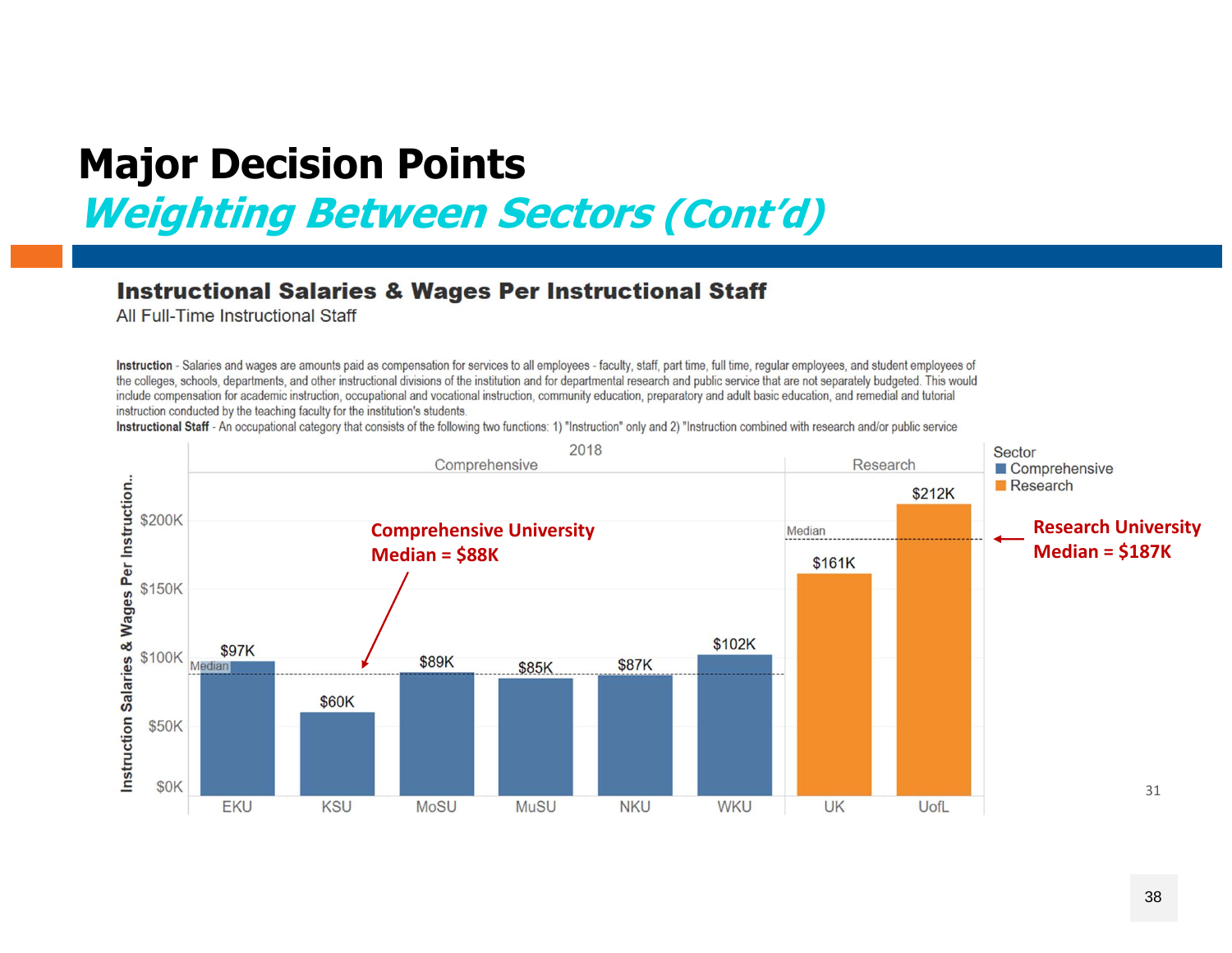**Weighting Between Sectors (Cont'd)**

• In 2019-20, Kentucky's research universities accounted for 49% of master's degrees and 81% of doctoral degrees awarded by public universities

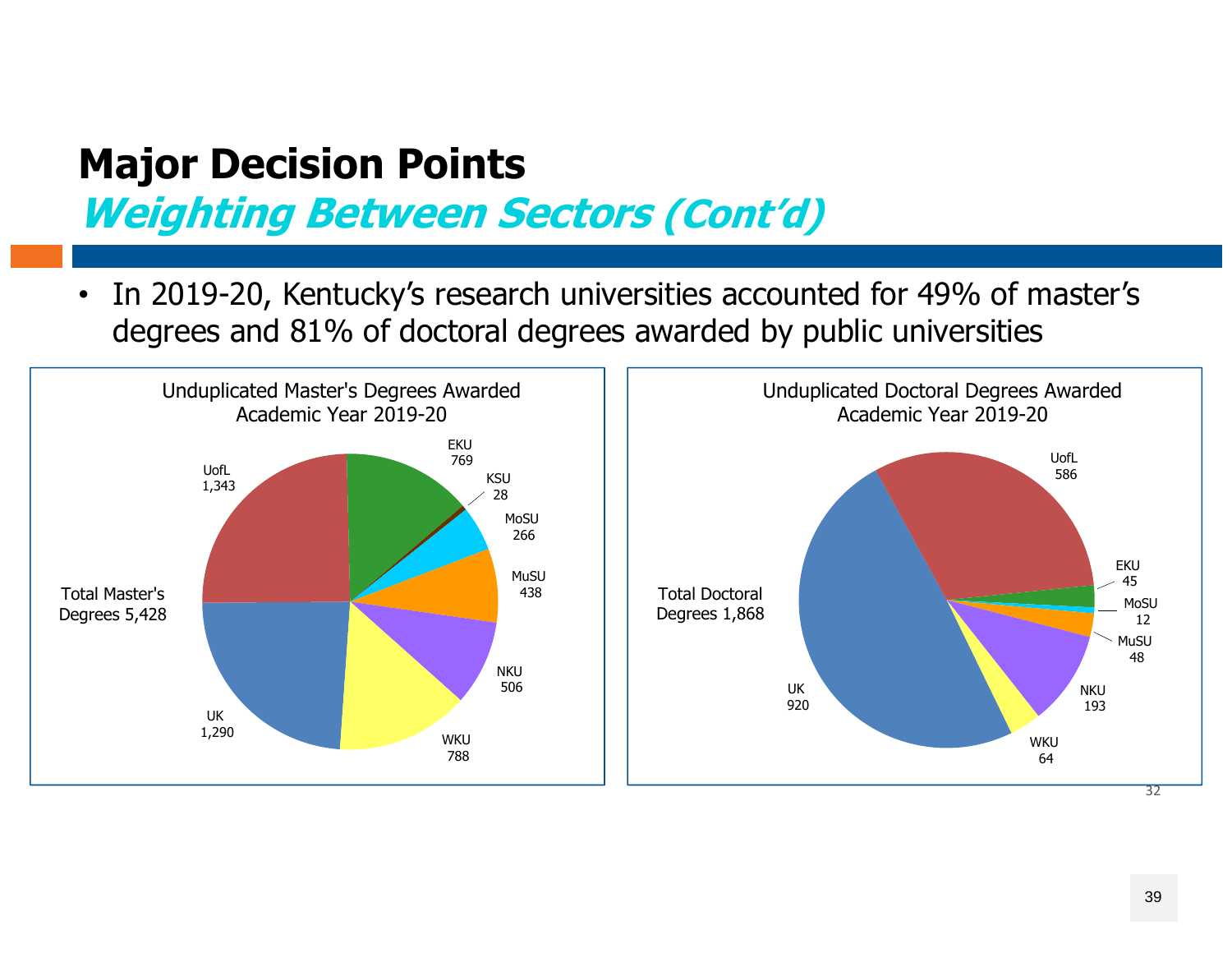#### **Major Decision Points Weighting Between Sectors (Cont'd)**

# Background Information (Cont'd)

- MuSU asked CPE staff to share how sector weights were calculate d
- The weights were calibrated to achieve equilibrium between sectors within each metric in the first year of implementation

#### Campus Feedback

- Perception that comprehensive and smaller institutions are disadvantaged by research sector weights
- Institutions have proposed eliminating differential weights for FTE students (EKU) and for low income and URM degrees (MuSU)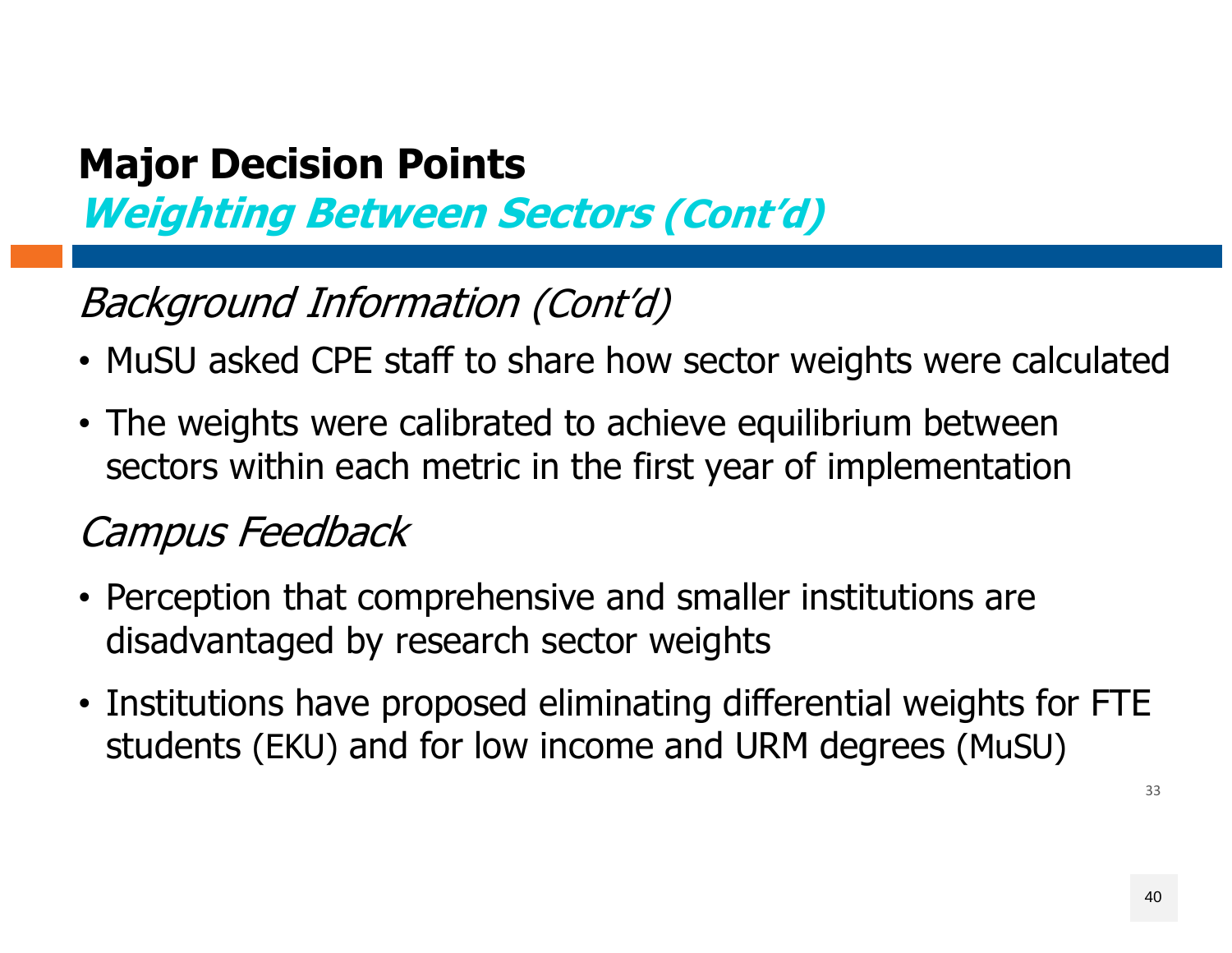**Weighting Between Sectors (Cont'd)**

Council on Postsecondary Education **Council on Postsecondary Education** June 6, 2017 Funding Model for the Public Universities

Metric Weighting Chart

|                                               | Research     | Comprehensive       |
|-----------------------------------------------|--------------|---------------------|
| <b>Funding Model Metrics</b>                  | Universities | <b>Universities</b> |
| Bachelor's Degrees (Normalized)               | 1.67345      | 1.00000             |
| <b>STEM+H Bachelor's Degrees</b>              | 1.54105      | 1.00000             |
| <b>URM Bachelor's Degrees</b>                 | 1.22322      | 1.00000             |
| Low Income Bachelor's Degrees                 | 2.35120      | 1.00000             |
| Student Progression (@ 30 Credit Hours)       | 1.49386      | 1.00000             |
| Student Progression (@ 60 Credit Hours)       | 1.45320      | 1.00000             |
| Student Progression (@ 90 Credit Hours)       | 1.56076      | 1.00000             |
| Student Credit Hours Earned (Weighted)        | 1.14208      | 1.00000             |
| <b>Facilities Square Feet</b>                 | 1.36134      | 1.00000             |
| <b>Instruction and Student Services Costs</b> | 0.90251      | 1.00000             |
| <b>FTE Student Enrollment</b>                 | 1.34278      | 1.00000             |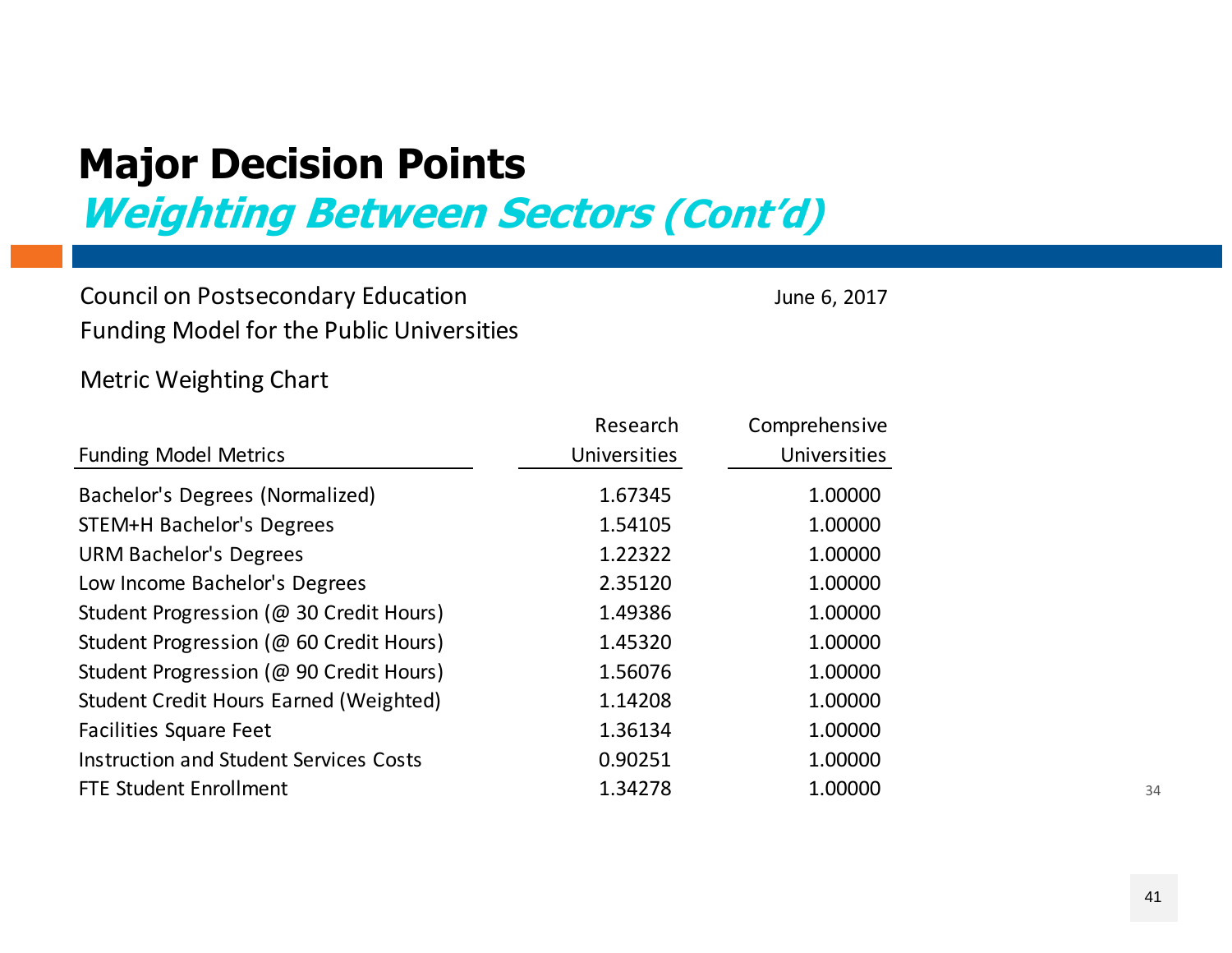**Weighting Between Sectors (Cont'd)**

#### Council on Postsecondary Education and Council on Postsecondary Education Accouncil on Postsecondary Education Funding Model for the Public Universities

STEM+H Bachelor's Degree Weights

|               | Allocable        | Contributed | Contributed  |   | STEM+H         |          | Sector       | Weight       |
|---------------|------------------|-------------|--------------|---|----------------|----------|--------------|--------------|
| Campus/Sector | <b>Resources</b> | Percent     | Amount       |   | <b>Degrees</b> |          | Subsidy      | Factors      |
| UK            | \$163,067,600    | 5.0%        | \$8,153,380  |   | 1,464.3        |          |              |              |
| UofL          | 118,814,800      | 5.0%        | 5,940,740    |   | 805.0          |          | $\mathbf{A}$ | $(A \div B)$ |
| Research      | \$281,882,400    |             | \$14,094,120 | ÷ | 2,269.3        | $=$      | \$6,210.69   | 1.54105      |
| <b>EKU</b>    | \$57,914,000     | 5.0%        | \$2,895,700  |   | 702.7          |          |              |              |
| <b>KSU</b>    | 15,262,400       | 5.0%        | 763,120      |   | 57.3           |          |              |              |
| <b>MoSU</b>   | 33,831,400       | 5.0%        | 1,691,570    |   | 311.7          |          |              |              |
| <b>MuSU</b>   | 38,583,500       | 5.0%        | 1,929,175    |   | 649.3          |          |              |              |
| <b>NKU</b>    | 45,566,000       | 5.0%        | 2,278,300    |   | 635.7          |          |              |              |
| <b>WKU</b>    | 64,328,000       | 5.0%        | 3,216,400    |   | 813.0          |          | B            | $(B \div B)$ |
| Comprehensive | \$255,485,300    |             | \$12,774,265 | ÷ | 3,169.7        | $\equiv$ | \$4,030.16   | 1.00000      |
| Four-Year     | \$537,367,700    |             | \$26,868,385 |   | 5,439.0        |          |              |              |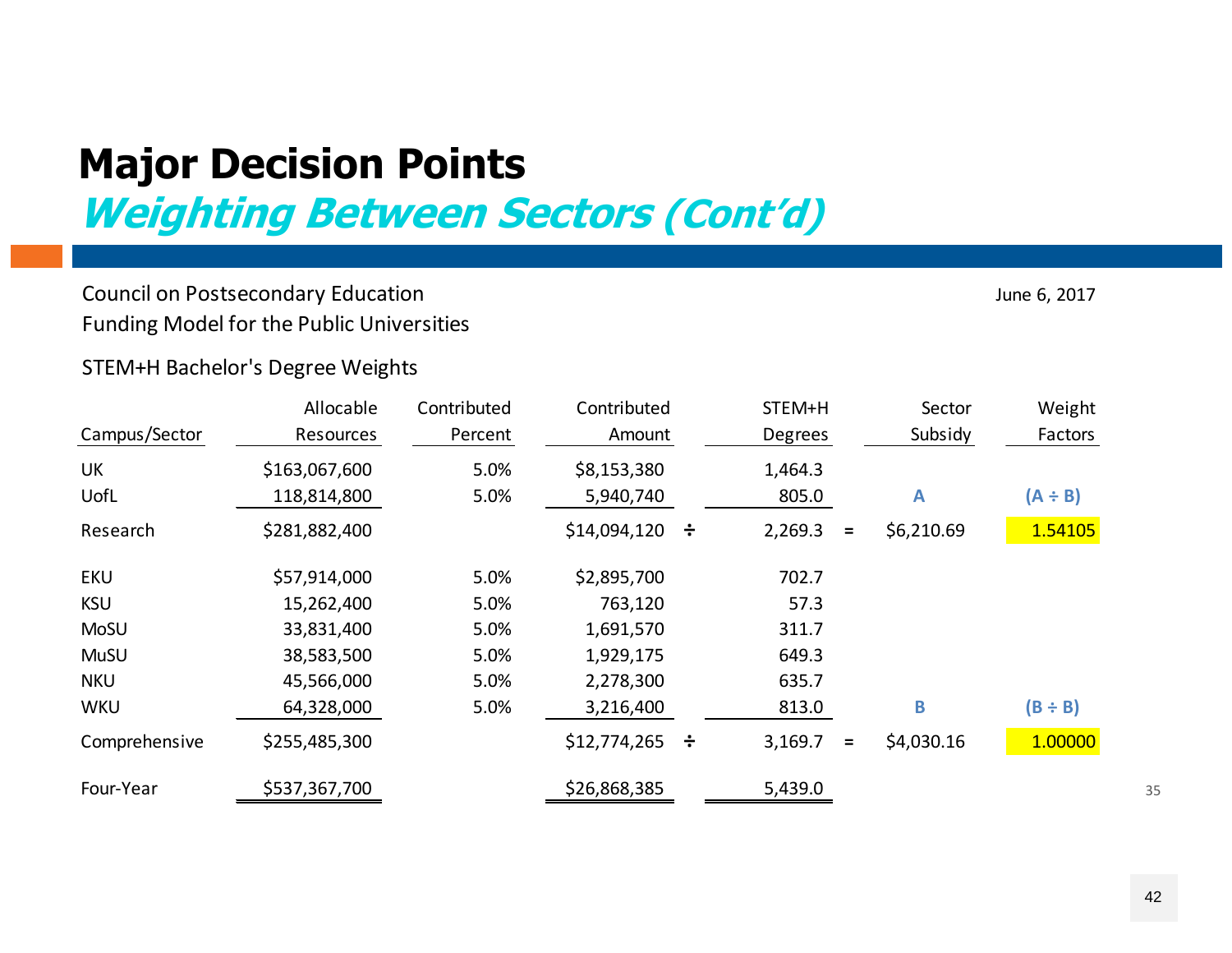**Weighting Between Sectors (Cont'd)**

#### Council on Postsecondary Education and Council on Postsecondary Education Accouncil on Postsecondary Education Funding Model for the Public Universities

URM Bachelor's Degree Weights

|               | Allocable        | Contributed | Contributed       |        | <b>URM</b>     |          | Sector     | Weight       |
|---------------|------------------|-------------|-------------------|--------|----------------|----------|------------|--------------|
| Campus/Sector | <b>Resources</b> | Percent     | Amount            |        | <b>Degrees</b> |          | Subsidy    | Factors      |
| UK            | \$163,067,600    | 3.0%        | \$4,892,028       |        | 469.3          |          |            |              |
| UofL          | 118,814,800      | 3.0%        | 3,564,444         |        | 487.7          |          | A          | $(A \div B)$ |
| Research      | \$281,882,400    |             | $$8,456,472 \div$ |        | 957.0          | $\equiv$ | \$8,836.44 | 1.22322      |
| <b>EKU</b>    | \$57,914,000     | 3.0%        | \$1,737,420       |        | 218.7          |          |            |              |
| <b>KSU</b>    | 15,262,400       | 3.0%        | 457,872           |        | 157.0          |          |            |              |
| <b>MoSU</b>   | 33,831,400       | 3.0%        | 1,014,942         |        | 61.0           |          |            |              |
| <b>MuSU</b>   | 38,583,500       | 3.0%        | 1,157,505         |        | 136.3          |          |            |              |
| <b>NKU</b>    | 45,566,000       | 3.0%        | 1,366,980         |        | 192.3          |          |            |              |
| <b>WKU</b>    | 64,328,000       | 3.0%        | 1,929,840         |        | 295.7          |          | B          | $(B \div B)$ |
| Comprehensive | \$255,485,300    |             | \$7,664,559       | $\div$ | 1,061.0        | $=$      | \$7,223.90 | 1.00000      |
| Four-Year     | \$537,367,700    |             | \$16,121,031      |        | 2,018.0        |          |            |              |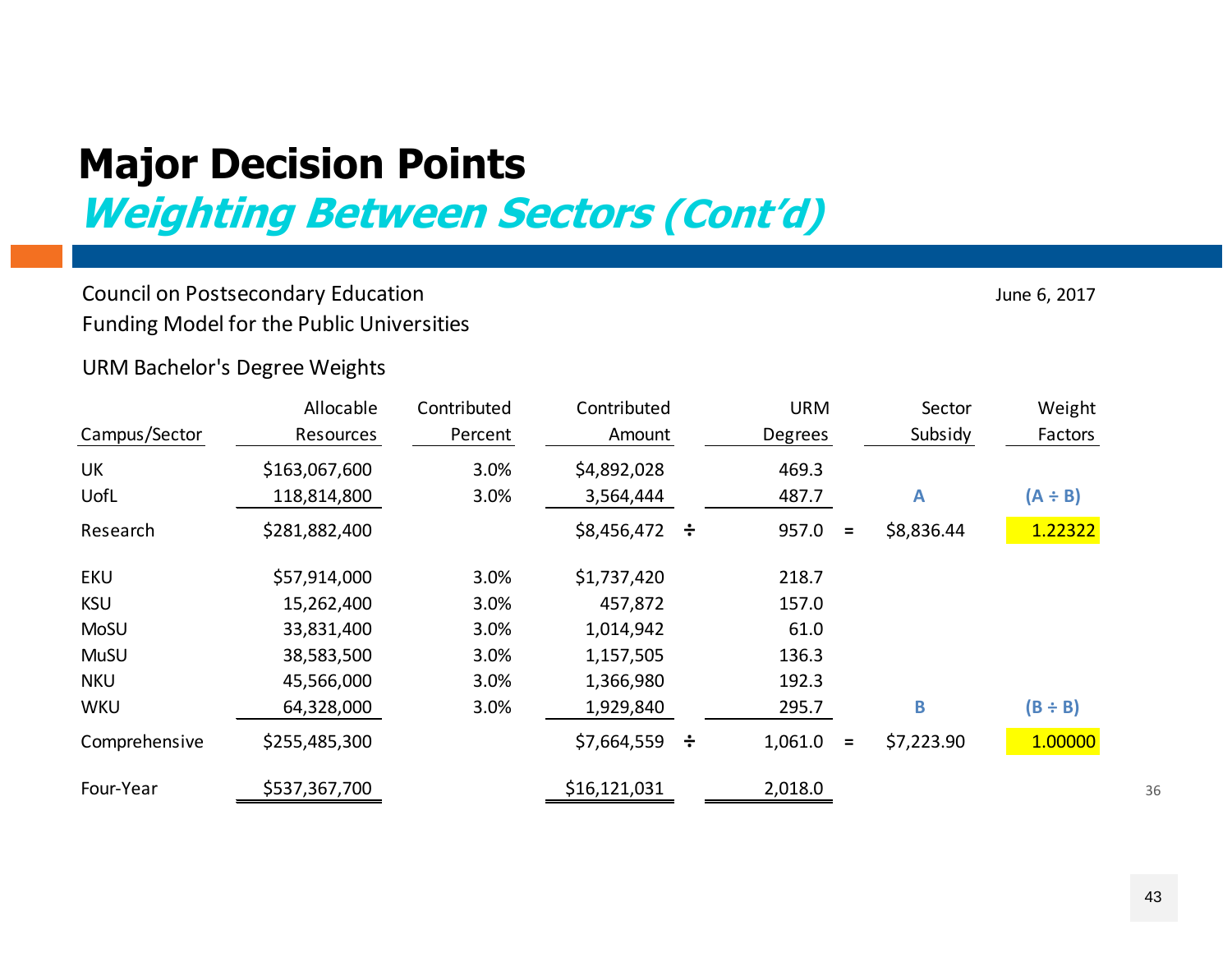**Weighting Between Sectors (Cont'd)**

#### Discussion Questions

- Do working group members support the elimination of the sector differential for the FTE metric in the Academic Support pool?
- Do working group members support the elimination of the sector differential for low income and URM metrics?
- Do work group members support any changes to the weightings between sectors?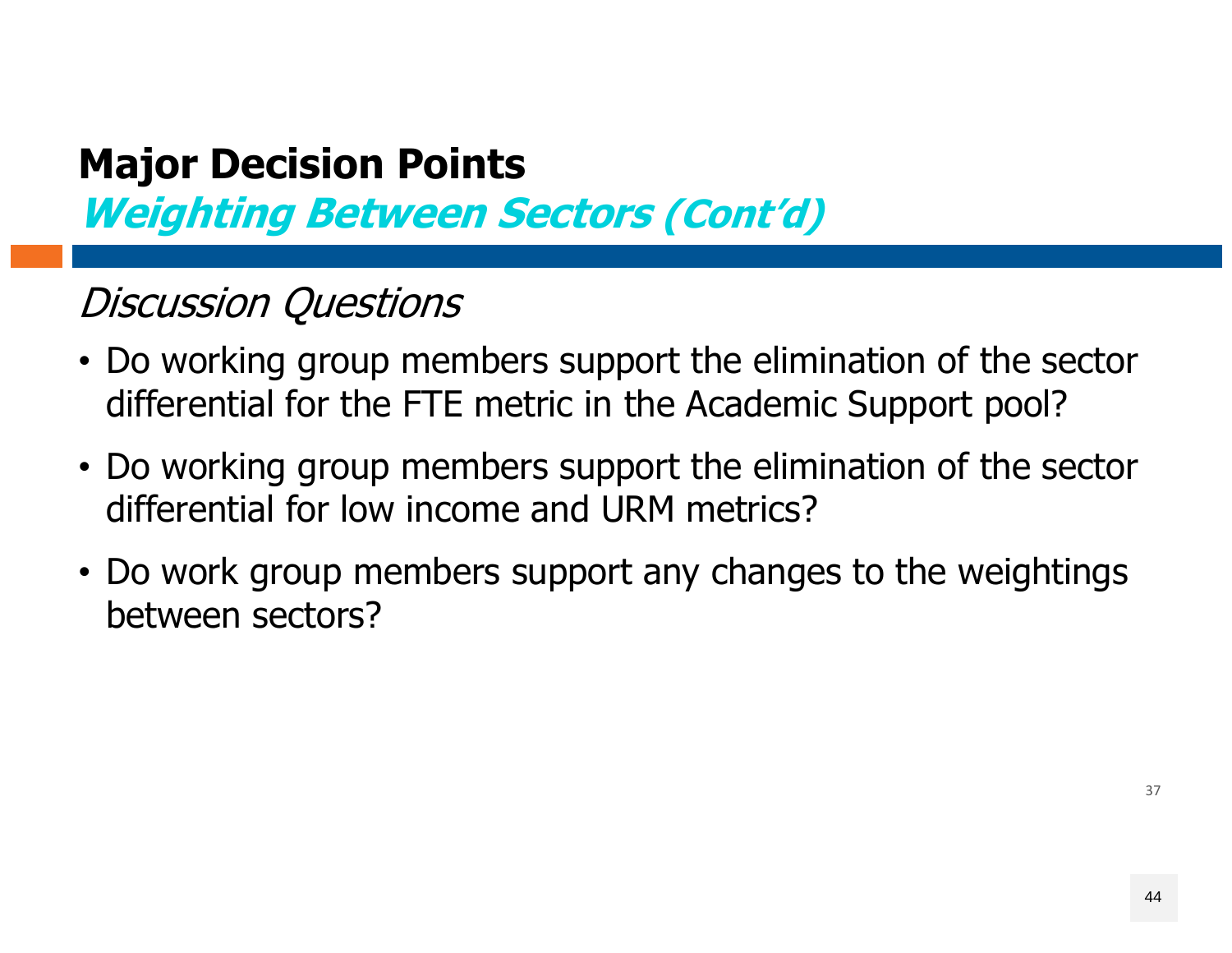#### **Next Steps**

- Finalize Remaining Decision Points
- Review Performance Metric Proposals
	- Add Adult Learner Metric
	- Reward All Degrees Conferred
	- Increase Low Income Degree Weighting
	- Increase URM Degree Weighting
	- Modify Direct Cost Metric
	- Modify or Eliminate Square Footage Metric